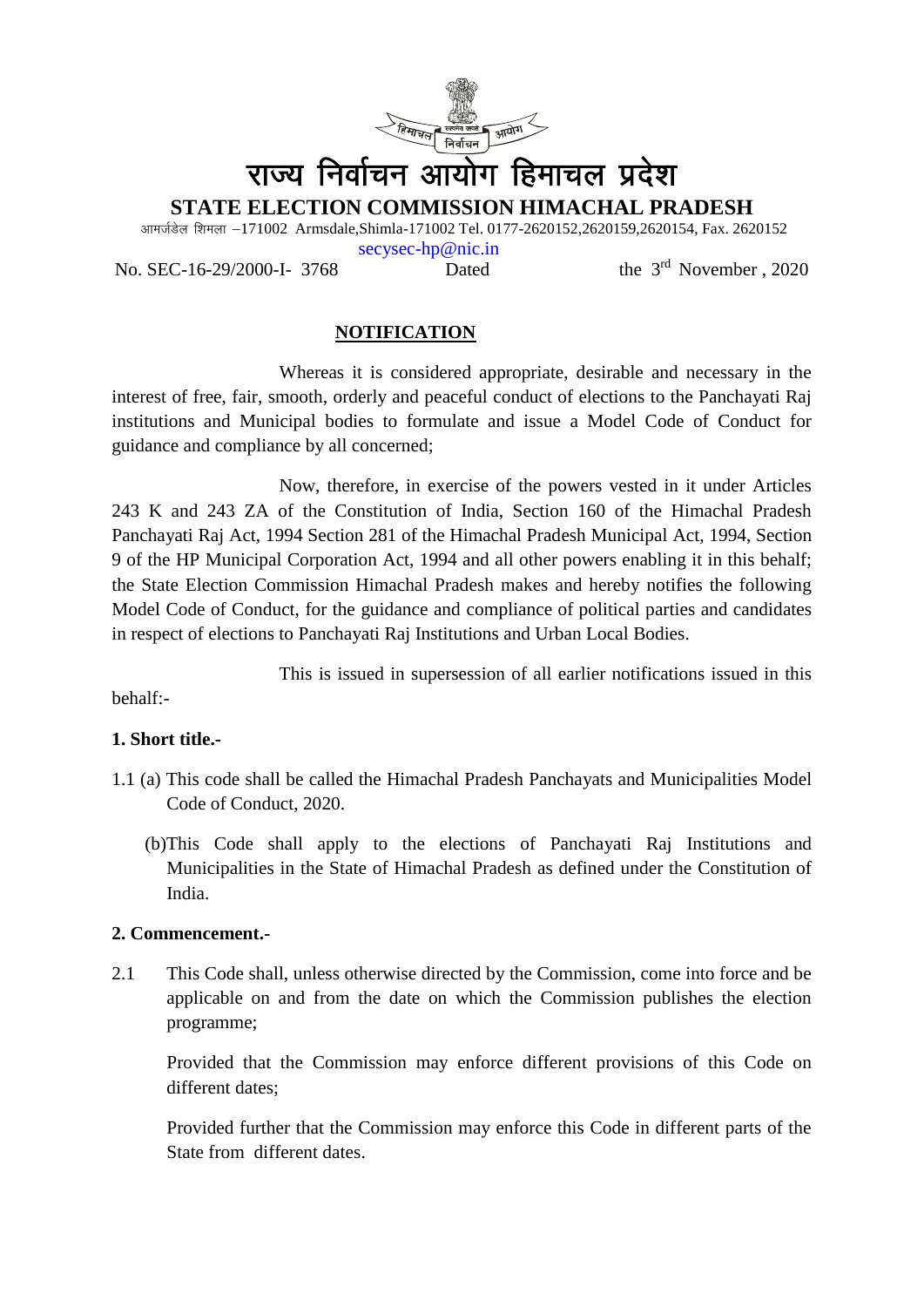2.2 The Code or any of its paragraphs which have become effective and applicable shall continue to be effective and applicable till the election process is completed

### **3. Definition-**

- 3.1 Unless a contrary intention appears from the context, the following words and expressions shall have the meanings assigned to them hereunder:
	- (a) "Act" means the Himachal Pradesh Panchayati Raj Act, 1994, the Himachal Pradesh Municipal Act, 1994 and the Himachal Pradesh Municipal Corporation Act,1994 as the case may be;
	- (b) "Candidate" means a candidate for election to Panchayats and municipalities as the case may be.
	- (c) "Chairman" means a Chairman (and includes a Vice-Chairman) of a Company or a Board substantially owned or controlled by the Government;
	- (d) "Code" means the Himachal Pradesh Panchayats and Municipal Model Code of Conduct, 2020;
	- (e) "Commission" means the State Election Commission of Himachal Pradesh;
	- (f) "Corporation" means the Municipal Corporation declared and constituted under the relevant Act;
	- (g) "Councillor" means a Councillor elected under the relevant Act;
	- (h) "Deputy Commissioner" means the Deputy Commissioner of District and includes Additional Deputy Commissioner appointed to perform all or any of the functions of the Deputy Commissioner under the Act;
	- (i) "Election Personnel" means the Deputy Commissioner, District Election Officer (Panchayat), District Election Officer (Municipalities), Returning Officer, Assistant Returning officer, Presiding officer, polling Officer, counting staff and any person appointed to perform any duty in connection with election.
	- (j) "Government" means the Government of the State;
	- (k) "Mayor" means Mayor of the Corporations and also includes the Deputy Mayors.
	- (l) "Media" means any mode of information / communication which includes print media, electronic media, social media including modern IT tools;
	- (m) "Minister" means a Minister of the State Govt. and include the Chief Minister, a Minister of State and a Deputy Minister;
	- (n) "Municipality" means an institution of self government constituted under the HP Municipal Act, 1994 or the HP Municipal Corporation Act, 1994, which may be a Nagar Panchayat or a Municipal Council or a Municipal Corporation.
	- (o) "office bearer" includes the President and the Vice-President of a Municipality, the Pradhan and Up-Pradhan of a Gram Panchayat, the Chairman and Vice- Chairman of a Panchayat Samiti or a Zila Parishad and the Member of a municipality or a Panchayat and also includes the Mayor, Deputy Mayor and the Councillors of the Corporations;
	- (p) "Panchayat" means a Gram Panchayat and includes a Panchayat Samit and a Zila Parishad constituted under the Himachal Pradesh Panchayat Raj Act,1994;
	- (q) "Parliamentary Secretary" means a Parliamentary Secretary of the State and includes a Chief Parliamentary Secretary;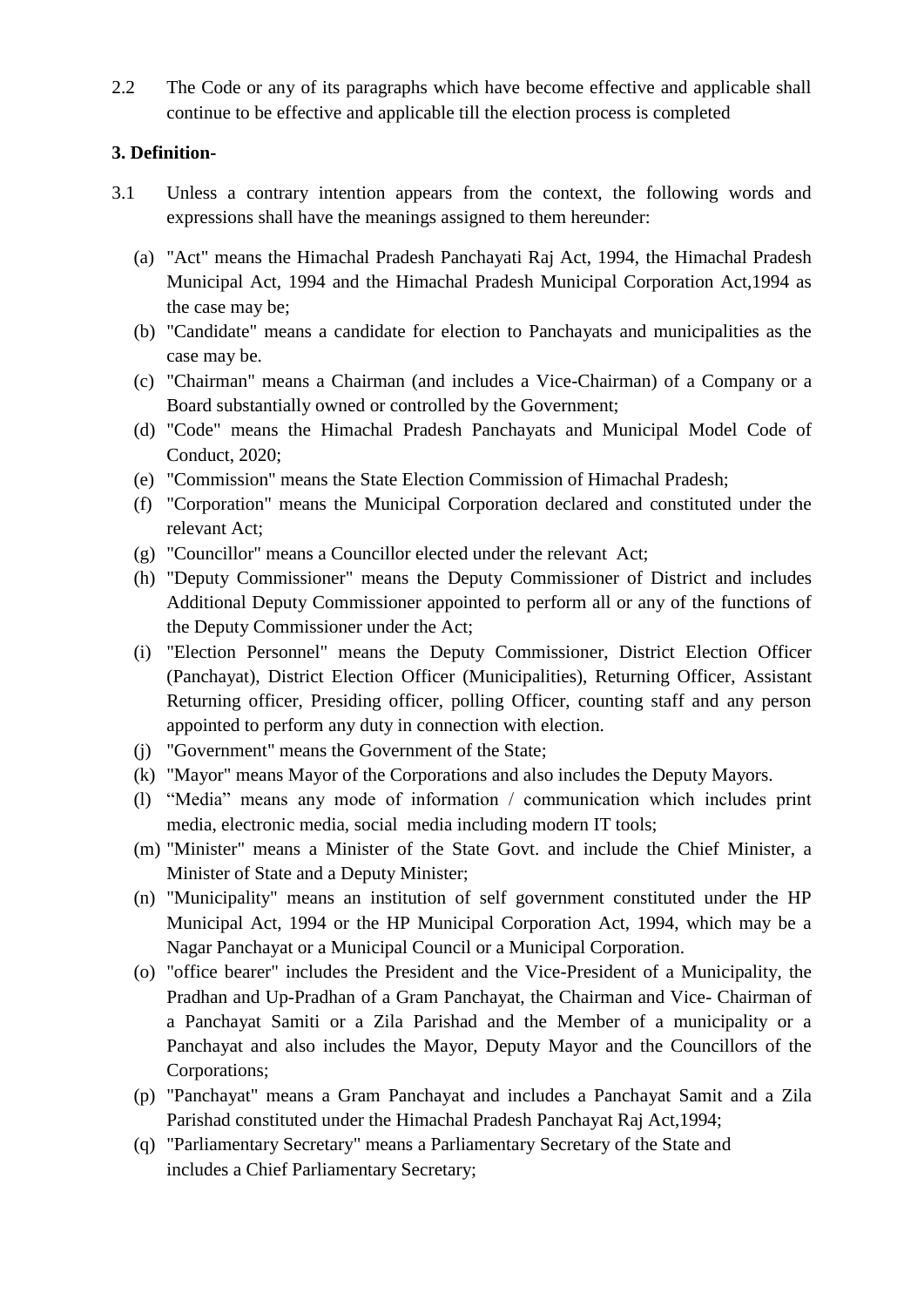- (r) "Party" means a group or association of person , whether registered or not, whether recognized or not, and includes a 'political party' which means an association of body of individual citizen of India registered as such with the Election Commission of India;
- (s) "Polling Officer" means a person appointed to conduct or to assist in the conduct of election to the Panchayats and Municipalities;
- (t) "Presiding Officer" Means a person appointed as Presiding Officer for Conduct of elections to the Panchayats and Municipalities and includes a person including a Polling Officer authorized to perform all or any of the functions of the presiding Officer;
- (u) "Public Servant" includes a Government servant and an employee of a Municipality or a Panchayat or a body Corporate substantially owned or Controlled by the Government ;
- (v) "Returning Officer" Means an Officer appointed to perform the duties of a Returning Officer in connection with the election to the Panchayat or a Municipality and includes an Assistant Returning Officer while discharging the duties of a Returning Officer for conduct of elections;
- (w) "State" means the State of Himachal Pradesh;
- 3.2 The words and expressions, not defined hereinabove, shall have the meaning assignment to them in the relevant Act and the rules made there under.

### **4. Canvassing and Public Harmony:**

- 4.1 No Party or candidate shall indulge in any activity which may aggravate existing differences, create mutual hatred or cause tension between different group of people on the basis of religion, race, caste, creed, community, language, residence or sex.
- 4.2 There shall be no appeal on the basis of religion, race, caste, community, and language for securing votes for a candidate including oneself or for not voting for a particular candidate.
- 4.3 No place of worship such as temples, mosques, churches etc. shall be used as a forum for election propaganda.
- 4.4 No criticism of any aspect of the private life of a candidate which is not connected with his public life or activities shall be made, nor any allegation shall be made which is based on unverified facts or incidents . ln other words, while reasonable criticism of the political ideology or public conduct of a candidate is permissible, a false statement of fact affecting the individual should be avoided.
- 4.5 Criticism of a party, when made, shall be confined to its policies and programmes, past record and work and it shall not be based on unverified allegations
- 4.6 Organising demonstrations or picketing or shouting slogans before the houses of individuals by way of protesting against their opinions or activities should not be resorted.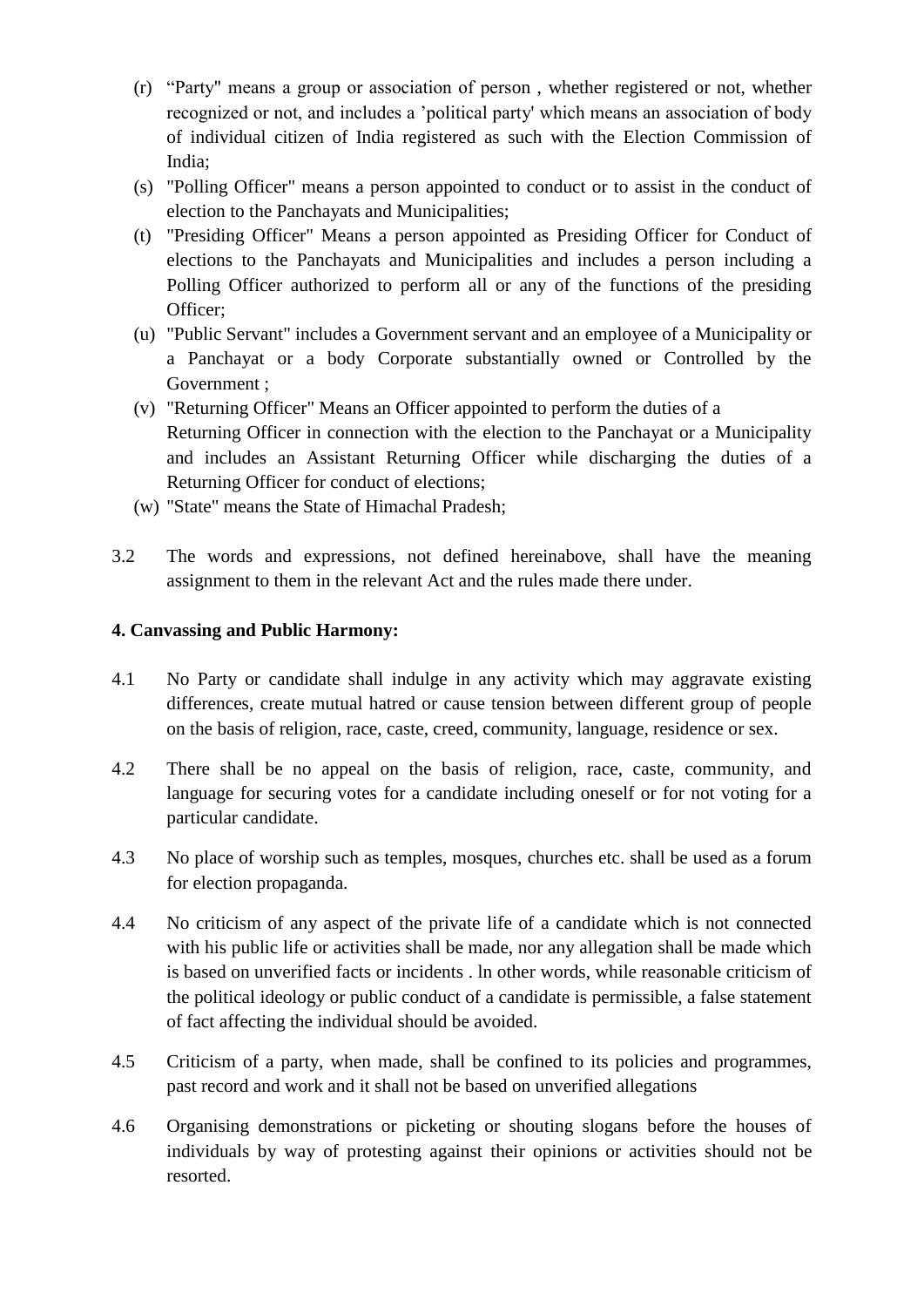4.7 All parties and candidates shall avoid scrupulously all activities which are corrupt practices or electoral offences under the relevant provisions of the relevant Act. These include, interalia, (a) bribery (b) undue influence (c) appeal on the basis of religion , race, caste, community or language (d) promoting enmity or hatred between or among different class or citizen on grounds of religion, race, caste, community or language (e) arranging free conveyance for carrying voters to and from a polling station (f) obtaining assistance of the employee of the Central or State Govt. or of a local authority. Proof of commissioning of a corrupt practice may render a candidate liable to be disqualified.

### **5. Use of Posters, Flags, Banners, Hoarding & Media etc:**

- 5.1 No Party or Candidate shall permit its members, supporters or followers to use any private or public property for erecting flag-staff, pasting notices, posters or slogans, etc. or suspending banners without permission of the owner or manager or the person in possession of the property concerned. Any violation of this clause will attract the provisions of the Himachal Pradesh Open Places (Prevention of Disfigurement) Act, 1985.
- 5.2 No candidate or his workers shall remove or deface the flags flown or posters pasted by another candidate or party.
- 5.3 No candidate be allowed to use election material made of plastic during election campaign.
- 5.4 It should be mandatory for the contesting candidates to remove and dispose of all posters, banners flags etc within a week of the announcement of result.
- 5.5 No candidate or Party shall carry or allow its supporters or workers to carry the effigy of another candidate or party leader or other prominent person in a procession or burn such effigy in a public place.
- 5.6 No party or candidate shall use loudspeakers without obtaining necessary permission from the authority authorised in this behalf under law/existing practice. The loudspeaker shall be used only between 9.00 A.M. to 7.00 P.M or the shorter time as the competent authority might order.
- 5.7 Loudspeakers/high voice devices shall not be used near Schools & Hospitals during campaign.
- 5.8 Posting obnoxious campaign material on social media or on modern information technology tools is not permitted.
- 5.9 No candidate should get published any news in print or electronic media etc. which amounts to paid news.
- 5.10 No Party or candidate shall print or publish any poster, pamphlet, leaf-let, circular or advertisement without mentioning the name and address of the printer and the publisher.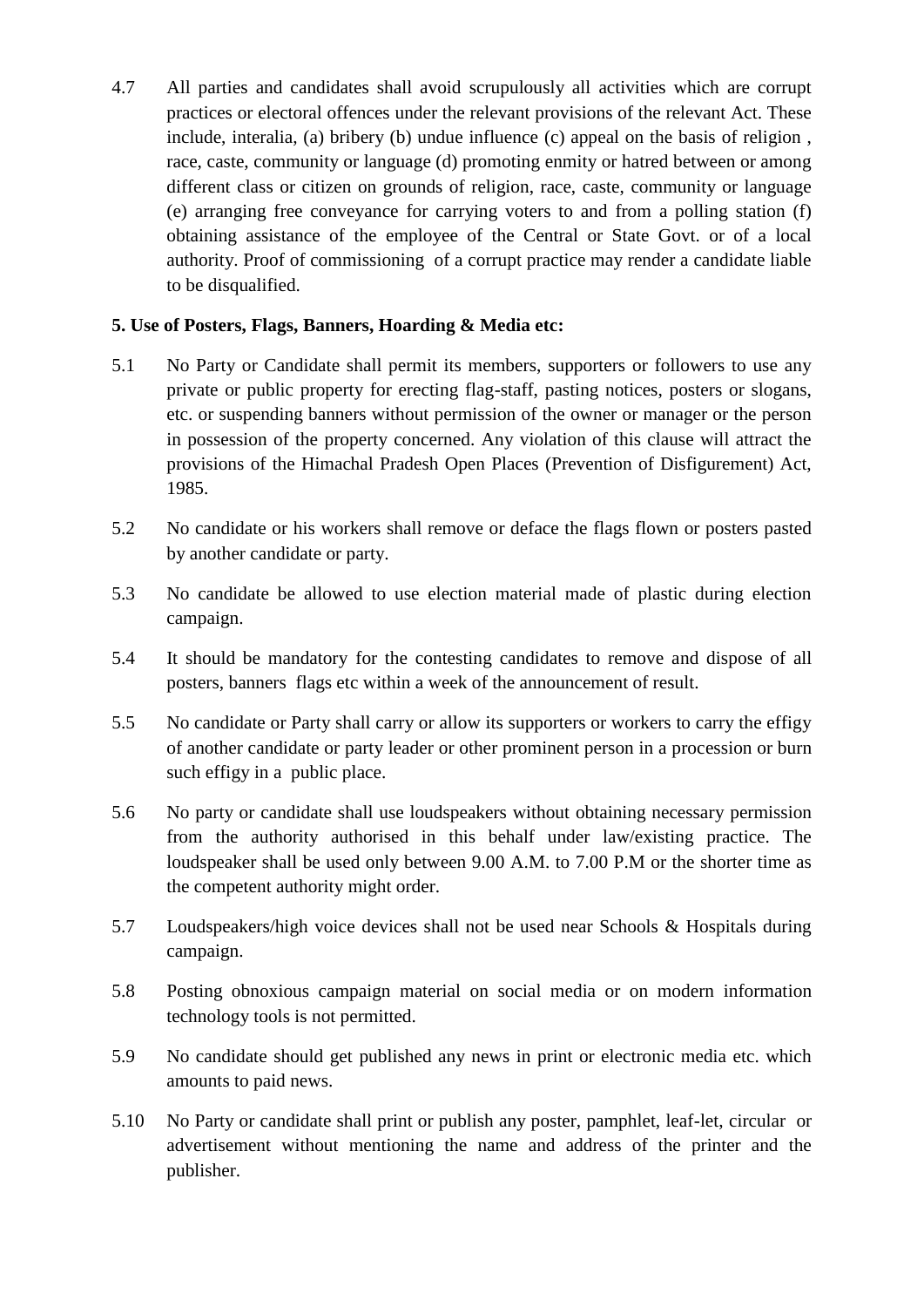### **6 Meetings:**

- 6.1 The Party or candidate shall inform the local police authorities of the venue and time of any proposed public meeting or a rally well in time so as to enable the police to make necessary arrangements for controlling traffic and maintaining order.
- 6.2 No candidate or party shall hold public meetings or rallies or take out processions without prior permission of the competent authorities. They should ascertain in advance whether there are any prohibitory order or traffic restrictions. It should be ensured that processions of different candidate or parties are on different timings, routes, and venue.
- 6.3 Election meetings or processions of a rival candidate or party shall not be disturbed by a candidate or party or his /its workers or supporters. Processions shall not be taken out by one party along places at which meeting are held by another party.
- 6.4 While granting permission for organizing an election meeting rally at a public place, no distinction should be made between different candidates or parties. In case more than one candidate or party requests for holding meetings at the same venue on the same date and time, the permission should be granted to such candidate or party who had applied first. Other candidate or parties may be granted permission to hold meeting in the order in which they applied in point of time and they should be persuaded to hold such meetings at other place or time.
- 6.5 All meetings organized during election should be treated as election meetings and no money of the Government or a local body should be spent on them.
- 6.6 Processions shall be so regulated as to keep as much to the right of the road as possible and the direction and advice of the police on duty shall be strictly complied with.
- 6.7 The organisers shall take steps in advance to arrange for passage of the procession so that there is no block or hindrance to traffic. If the procession is very long, it shall be organised in segments of suitable lengths.
- 6.8 The political parties or candidates shall exercise control to the maximum extent possible in the matter of processionists carrying articles which may be put to misuse by undesirable elements especially in moments of excitement.

### **7. Co-operation with polling personnel:**

7.1 Every candidate and party shall cooperate with the election personnel in holding a peaceful and orderly poll and with those charged with the maintenance of law and order to ensure proper and peaceful environment before, during and after the poll.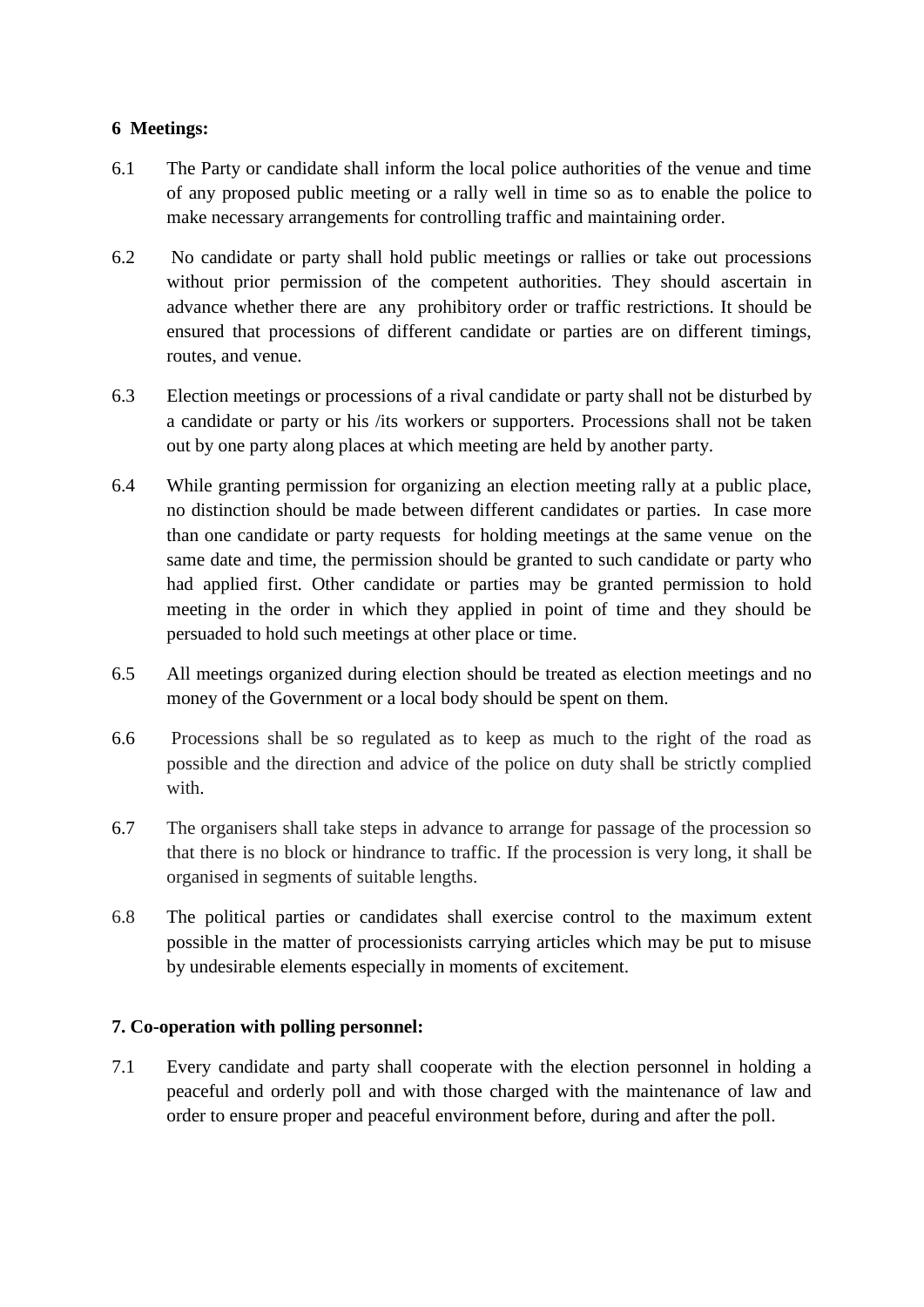7.2 Polling personnel should not stay in any of the premises or avail any facility of any of the contesting candidate or their relatives. They should also not take any courtesy offered by any contesting candidate or their relatives.

*Explanation.-*In this paragraph, the expression "during the poll" means the period between the publication of the Election programme and till the election process is completed.

### **8. Election Expenses:**

8.1 The contesting candidate for the following offices shall not incur expenditure in connection with his election in excess of the following limits prescribed under relevant election rules:-

| 1. Member Zila Parishad              | $=$ Rs. 1, 00,000 |                  |
|--------------------------------------|-------------------|------------------|
| 2. Councillor, Municipal Corporation |                   | $=$ Rs. 1,00,000 |
| 2. Member, Municipal Council         |                   | $=$ Rs. 75,000   |
| 3. Member, Nagar Panchayat           |                   | $=$ Rs. 50,000   |

- 8.2 Every such candidate shall maintain day to day expenditure record in the prescribed performa and it shall be made available for inspection during the process of election to the office authorised by the State Election Commission or RO/ ARO or the officer authorised by them.
- 8.3 Every such candidate shall, as required under the relevant law, within thirty days of the announcement of election result, submit a true account of election expenditure in the prescribed form to the authority specified for the purpose.

### **9. Government machinery:**

- 9.1 A public servant shall remain neutral / impartial during the elections. He shall not take part in any election campaign, activity or work for or against any contesting candidate or party .
- 9.2 If family members of a public servant are contesting candidates in the elections, the public servant shall not proceed on leave and leave the headquarters till the election process is over.
- 9.3 No public servant should organize, address, finance or take part in any election meeting / rally / function etc. This, however, does not preclude the discharge of official duties by those charged with the maintenance of public order and management of traffic.
- 9.4 A public servant shall not accompany a Minister, Parliament Secretary Member of Parliament or Member of Legislative Assembly or Chairman of the State or participate in any programme organized at an individual's house which such a dignitary may attend during an election tour.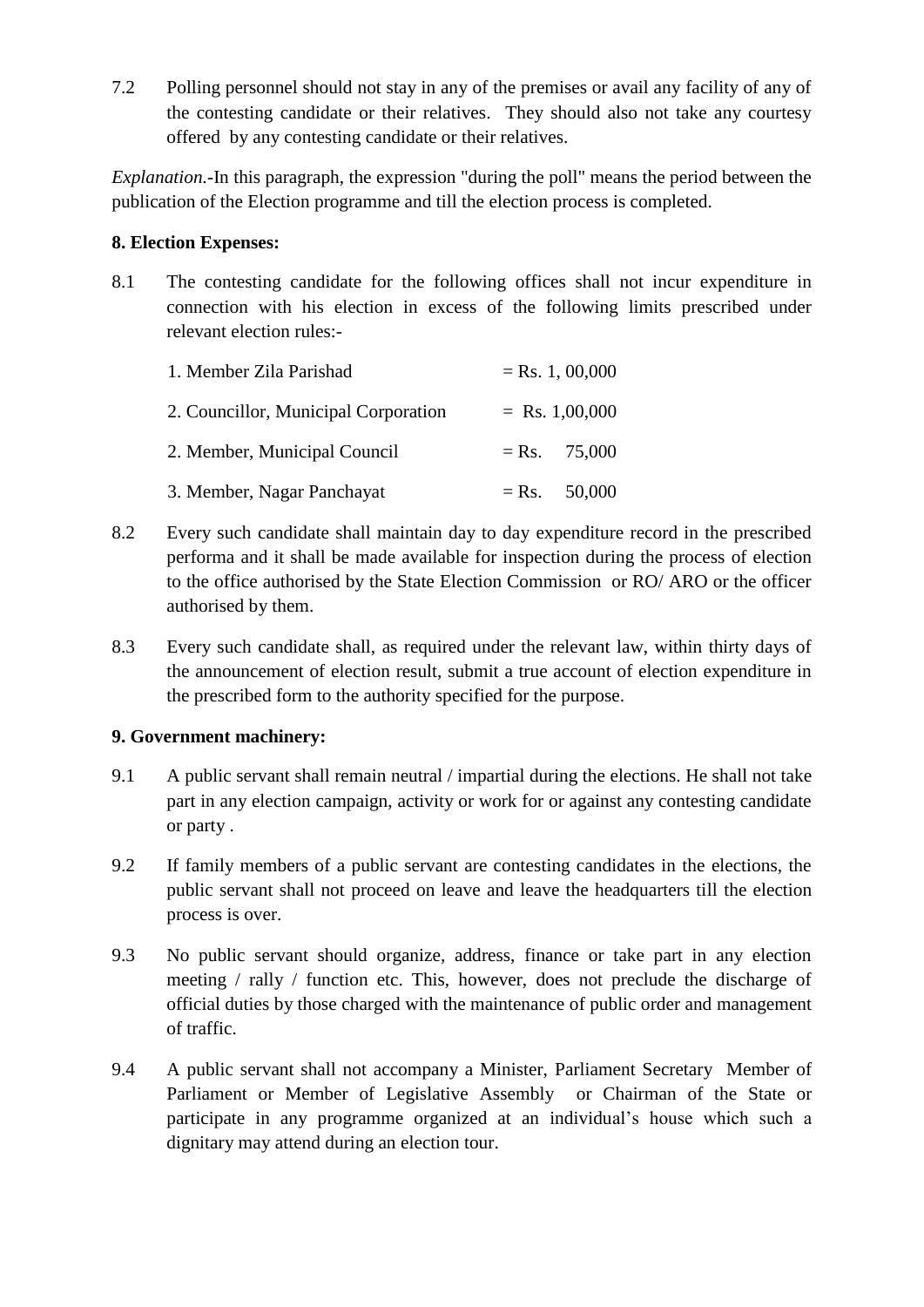9.5 Use of rest houses, circuit houses and other Government accommodation should be permitted to all the candidates and parties on the same terms and conditions at which it is permissible for the Party in power. These should normally be permitted to be used for short period and on first come –first serve basis without allowing any one to monopolise the facility. However, no candidate or party should be allowed to use such building or its precincts for the purpose of election propaganda/storage of election related articles.

### **10. Party in power:**

- 10.1 During the Elections to Panchayati Raj Institutions / Urban Local Bodies, no vehicle belonging to Government or public undertaking or cooperative societies or any other institutions receiving grants or any other facility shall be made available for canvassing of elections to the Ministers / Parliamentary Secretary /Chairman /Member of parliament /Member of Legislative Assembly of the State. If they undertakes a tour of any area where elections are scheduled to be held, such tour shall be deemed to be an election tour and no Govt. servant except those who are deployed for security, law and order and traffic management shall accompany them.
- 10.2 A Minister / Parliamentary Secretary / Chairman / Member of parliament / Member of Legislative Assembly of the State shall not combine his official visit with electioneering work related to elections to the Panchayati Raj Institutions / Urban Local Bodies and shall not make use of official machinery and personnel or other Government resources including Government vehicles for furtherance of interest of any candidate.
- 10.3 Issue of advertisements / hoardings at the cost of public exchequer in newspapers and other media during the election period for partisan coverage and publicity regarding achievements with the intention to furthering the prospects of the party in power shall be scrupulously avoided.

# **11. Granting or providing benefits:**

- 11.1 In the areas where elections are scheduled to be held the State Govt. / Minister / Parliament Secretary / Member of Parliament / Legislative Assembly / Chairman / Mayor /Deputy Mayor/ Councillors of the Corporation / Office bearers of Panchayats and Municipalities and other authorities-
	- (a) shall not sanction or provide any financial grants;
	- (b) announce any new scheme;
	- (c) shall not sanction or announce or promise any scheme;
	- (d) shall not lay foundation stone of or inaugurate and any new scheme or project or promise construction of any road, water supply scheme or other such public facility;
	- (e) No new work shall be started till the completion of election process
	- (f) No tenders etc. shall be finalized during the election process
	- (g) shall not make any appointment of any nature including one on regular / adhoc/ contract/ daily rated basis;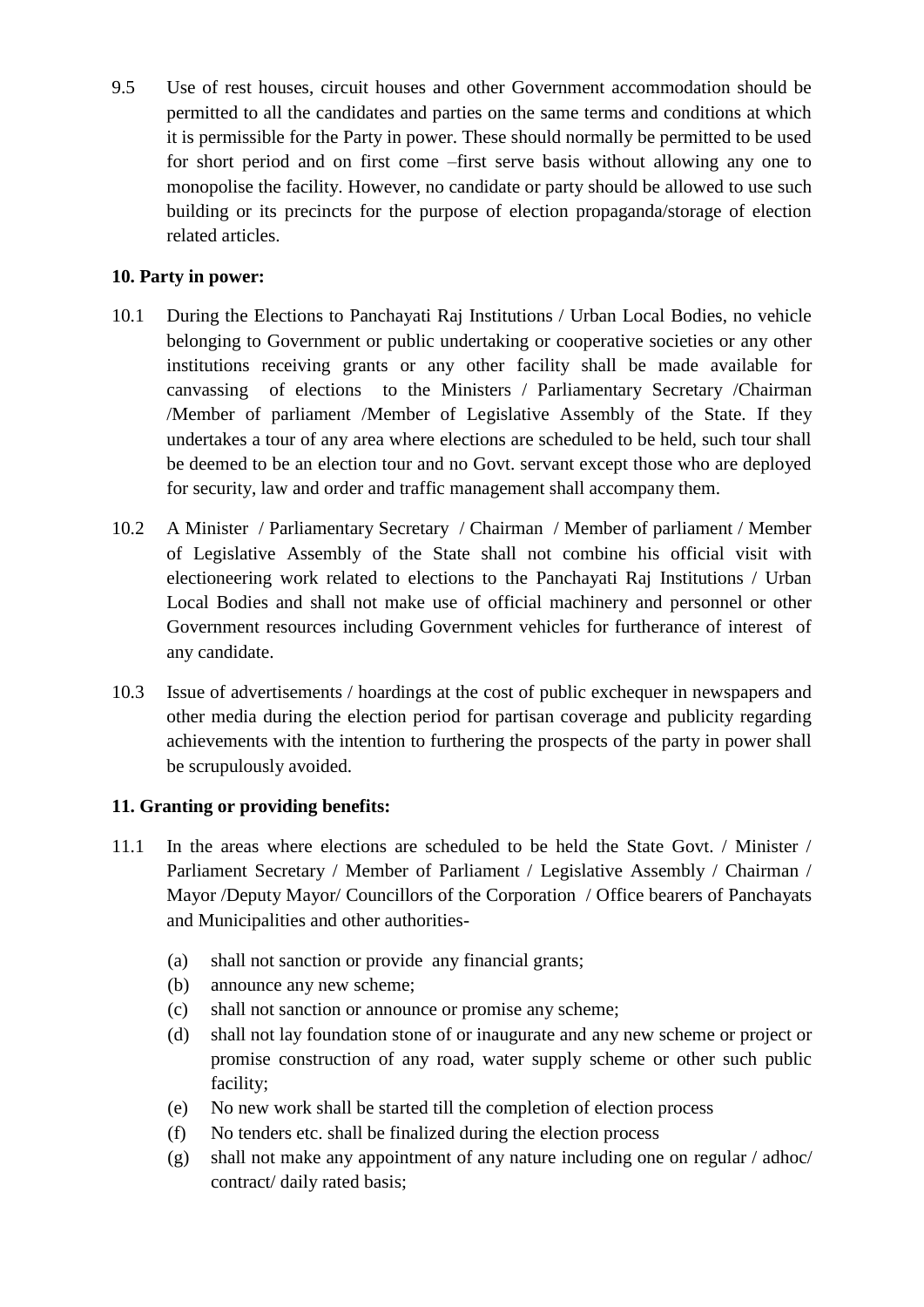- (h) shall not select new beneficiaries for assistance from public funds; and
- (i) shall not transfer / promote personnel.

### **12. Organizational Status Quo:**

12.1 The structure, classification or area of the Panchayats and Municipalities shall not be altered after the issue of Notification by the State Election Commission enforcing this clause, till the election process is over.

#### **13. Before, during and after the poll:**

- 13.1 No candidate or party shall hold public meeting or take out processions during the period of forty eight hours ending with the hour fixed for the conclusion of poll.
- 13.2 The identity slip given to voters should be on plain (white) paper and shall not contain any symbol or name of the candidate, Only the name of the voter, his / her father's / husband 's name, ward number, polling booth number and serial number of the voter in the electoral roll could be written on the identity slip.
- 13.3 No one shall enter any polling station or place of counting without a pass issued by the State Election Commission, District Election Officer, Returning Officer except in his capacity as a candidate or a voter intending to cast vote or an authorized agent.
- 13.4 No candidate's camp shall be set up within distance of 100 meters from the polling station. Even where more than one polling station has been set in the same premises, there shall be only one such camp of a candidate for such group of polling stations beyond a distance of hundred meters from such premises.
- 13.5 No person shall :
	- (a) use or operate within or at the entrance of the polling station or in any public or private place in the neighbourhood a megaphone or a loudspeaker;
	- (b) act in a disorderly manner in or near the polling station resulting in interference with the work of the polling officers on duty.
- 13.6 No one will obstruct or prevent, by using physical force or otherwise, a voter from entering a polling station or casting his vote.
- 13.7 Any person who fails to obey the lawful directions of the election personnel shall be liable to be removed from the polling station by the police.
- 13.8 Any person who fraudulently or forcibly takes a ballot paper out of the polling station will be liable to be proceeded against.
- 13.9 No candidates will allow unnecessary crowd to be collected near the camps and polling booths so as to avoid confrontation and tension among workers and sympathizers of the parties and the candidate and ensure that the candidate's camps shall be simple .There shall not be display of any posters, flags, symbols or any other propaganda material. No eatable shall be served or crowd allowed at the camps.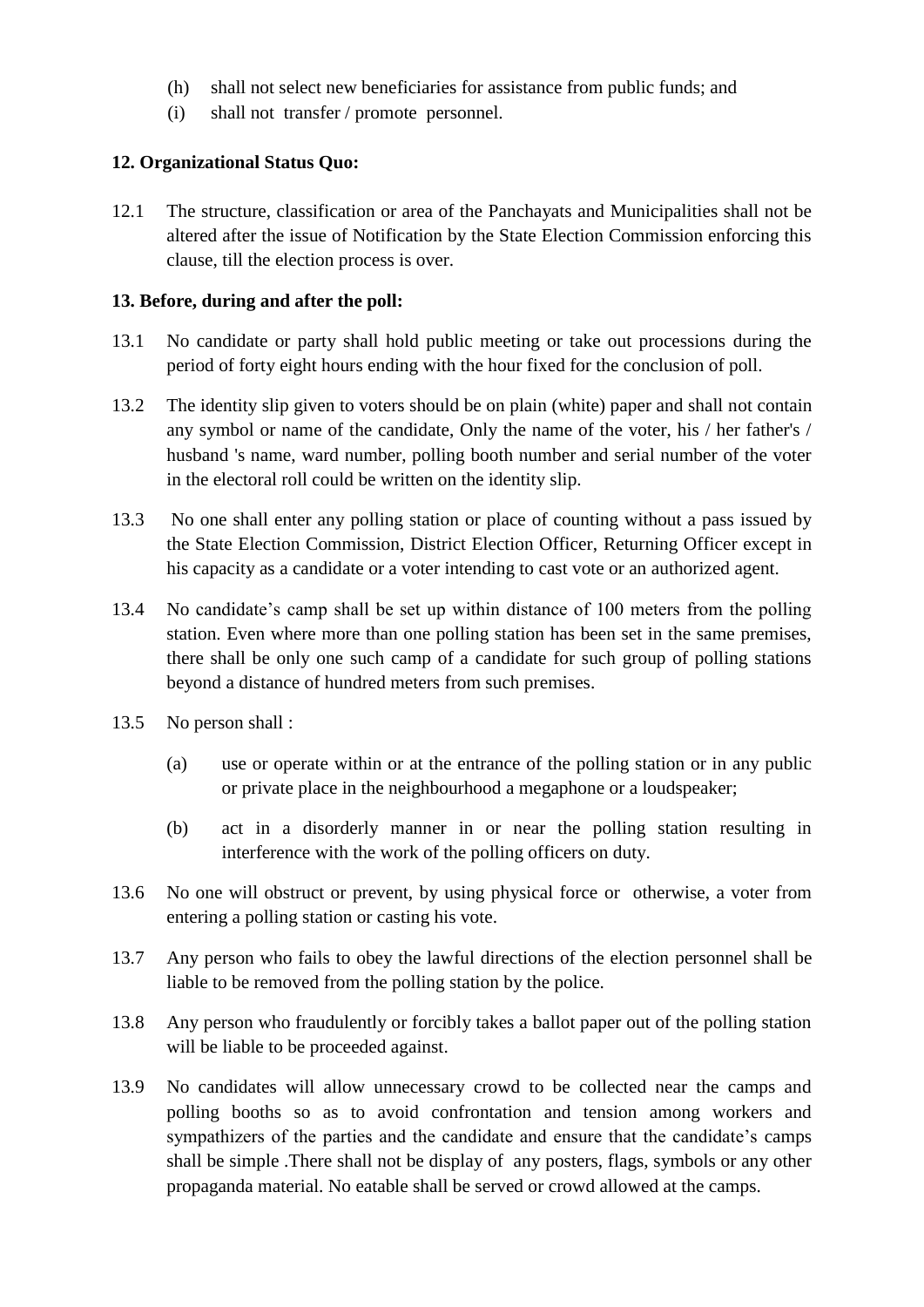- 13.10 No candidate will use any conveyance or means of transport for the voters to or from the polling station.
- 13.11 No candidate will impersonate a voter or attempt to cast vote under the false name of the voter.
- 13.12 Official telephones including mobiles, fax etc. shall not be used for electioneering purpose.

### **14. Assistance:**

- 14.1 Candidates or their election agents may, when necessary, give specific complaint or report difficulties regarding the conduct of elections to the Returning officer or to the Observers, if any, appointed by the Commission.
- 14.2 It would be in the interest of the candidate to ensure compliance with the Code, otherwise he may, if elected, render himself liable to be disqualified or be unseated on an election petition in the event of the breach of a legal provision .

#### **15. Consequence of violation:**

15.1 The violation of most of these provisions constitutes corrupt practice or an electoral offence which may disqualify the person violating this code or he/she may be prosecuted in a court of law or both.

> (P. Mitra) State Election Commissioner Himachal Pradesh.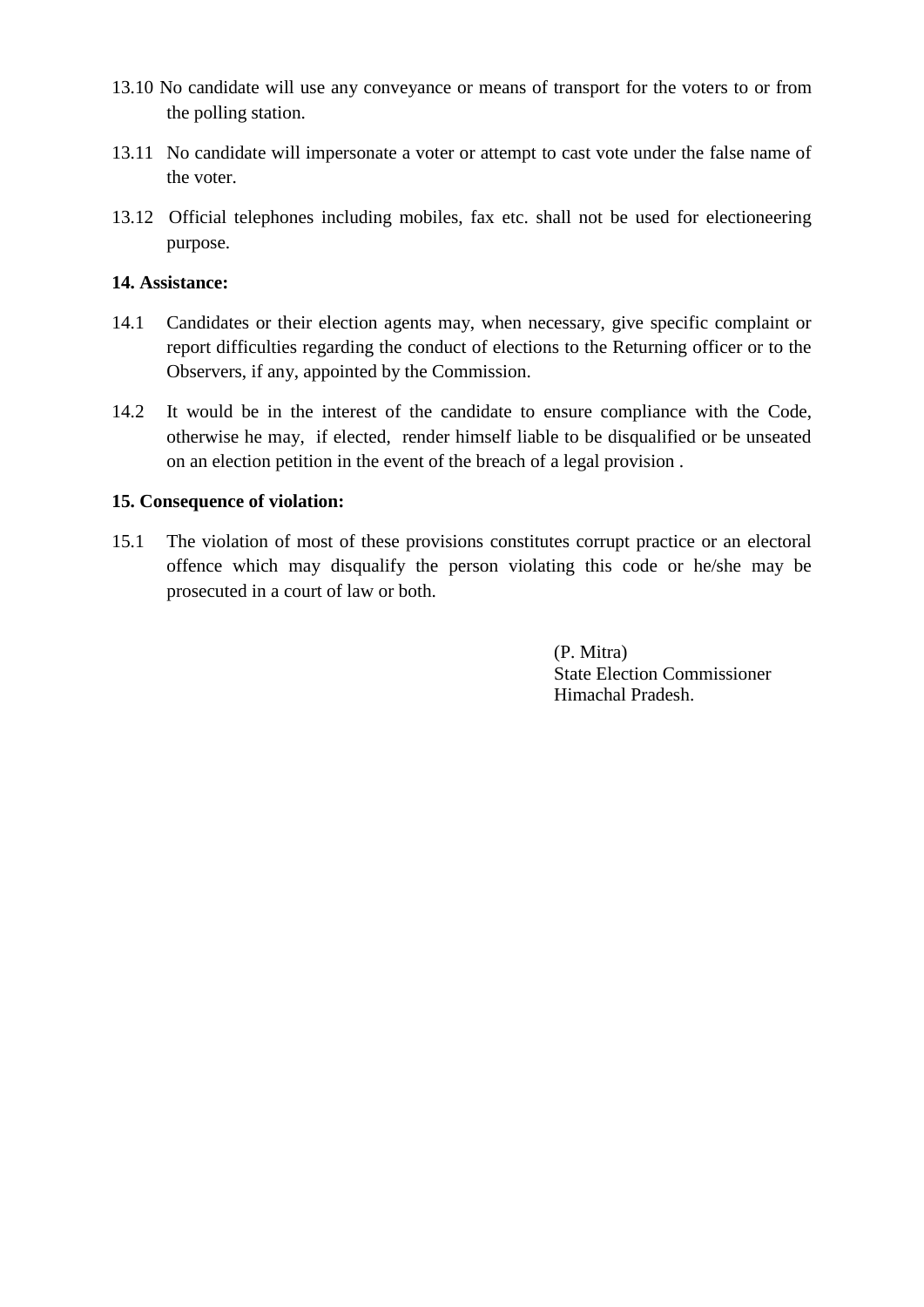

# राज्य निर्वाचन आयोग हिमाचल प्रदेश

STATE ELECTION COMMISSION HIMACHAL PRADESH

आमर्जडेल शिमला -171002 Armsdale, Shimla-171002 Tel. 0177-2620152, 2620159, 2620154, Fax. 2620152 secysec-hp@nic.in

No. SEC-16-29/2000-I-3768

दिनांक

3 नवम्बर, 2020 the

### अधिसचना

यतः हिमाचल प्रदेश में पंचायती राज संस्थाओं तथा शहरी स्थानीय निकायों के निर्वाचनों को स्वतन्त्र, निष्पक्ष, सूचारू सूव्यवस्थित एवं शान्तिप्रिय रूप से करवाने हेतु समस्त सम्बन्धित व्यक्तियों के मार्गदर्शन तथा अनुपालना हेतू एक आदर्श आचार संहिता बनाना तथा लागू करना उपयुक्त, वांछनीय तथा आवश्यक समझा गया है;

अतः राज्य निर्वाचन आयोग हिमाचल प्रदेश भारत के संविधान के अनुच्छेद 243ट तथा 243यक. हिमाचल प्रदेश पंचायती राज अधिनियम. 1994 की धारा 160 व हिमाचल प्रदेश नगरपालिका अधिनियम. 1994 की धारा 281 तथा हि0 प्र0 नगर निगम अधिनियम 1994 की धारा 9 के द्वारा इसमें निहित शक्तियों तथा इसे ऐसा करने हेतु प्रदत्त अन्य सभी शक्तियों का प्रयोग करते हुए राजनैतिक दलों तथा अभ्यर्थियों द्वारा पंचायती राज संस्थाओं व शहरी निकायों में मार्ग दर्शन तथा अनुपालना हेतु निम्नलिखित आदर्श आचार संहिता नामतः हिमाचल प्रदेश नगरपालिका एवं पचायत आदर्श आचार संहिता. निर्मित तथा जारी करता है।

यह संहिता आयोग द्वारा इससे पूर्व इस बारे में जारी सभी अधिसूचनाओं के अधिलंघन में जारी की जाती है।

- संक्षिप्त नाम :- $1<sup>1</sup>$ 
	- (क) इस संहिता का नाम हिमाचल प्रदेश पंचायत तथा नगरपालिका  $1.1$ आदर्श आचार संहिता. 2020 है ।
		- यह संहिता भारत के संविधान के अन्तर्गत परिभाषित पंचायतों (ख) तथा नगरपालिकाओं के समस्त निर्वाचनों हेतू हिमाचल प्रदेश में लागू होगी ।
	- $2.$ प्रारम्भ :-

यह संहिता, जब तक कि आयोग अन्यथा निर्दिष्ट न करे, उस दिन से  $2.1$ तथा लाग मानी जाएगी जिस दिन आयोग निर्वाचन कार्यक्रम का प्रभावी प्रकाशन करता है:

परन्तू आयोग संहिता के विभिन्न प्रावधानों को भिन्न–भिन्न तारीखों से प्रभावी तथा लागू कर सकता है ।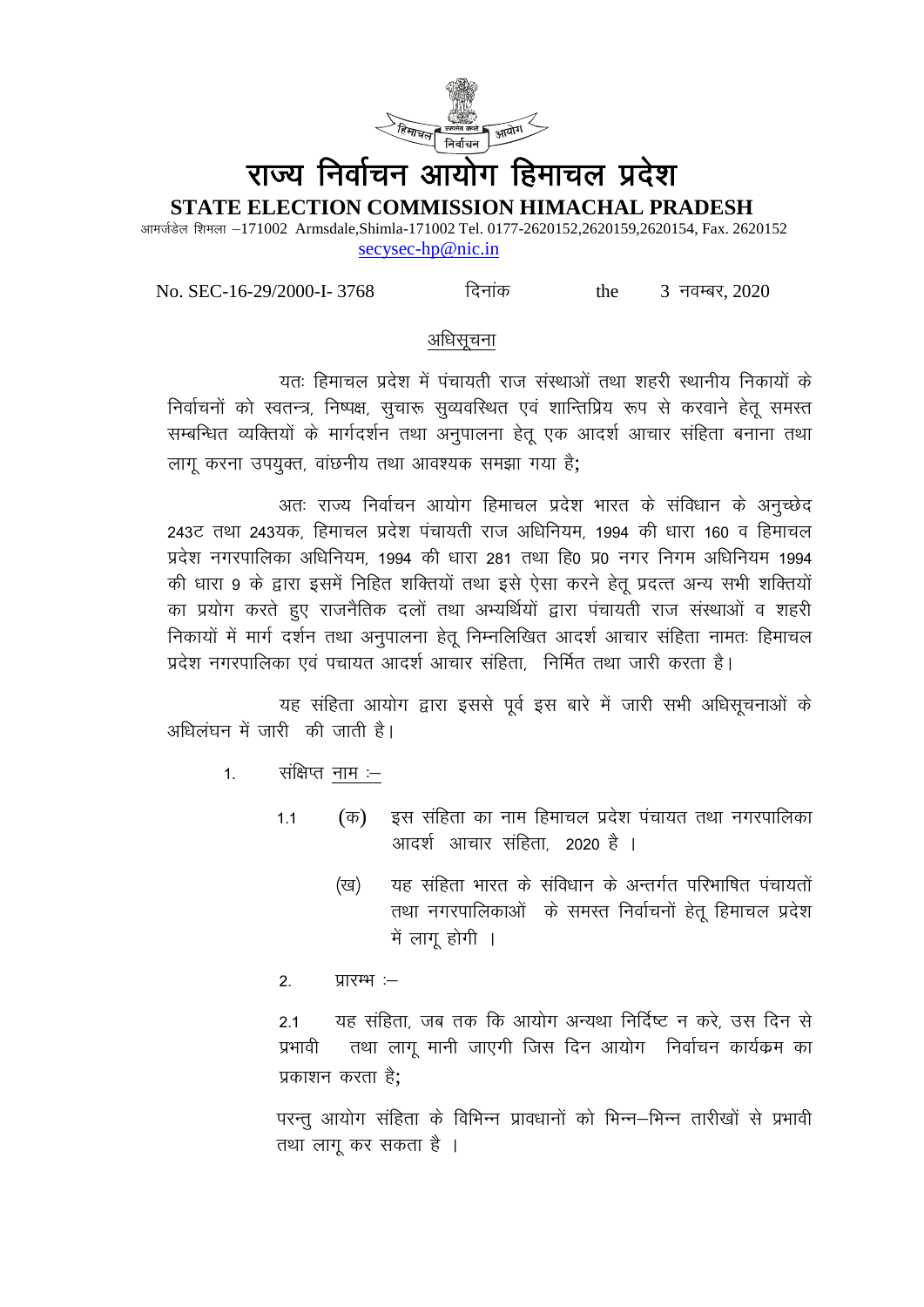परन्तु यह और कि आयोग इस संहिता के विभिन्न अनुच्छेदों को राज्य के भिन्न–भिन्न भागों में भिन्न–भिन्न तारीखों से प्रभावी तथा लागू कर सकता है ।

यह संहिता या इसका कोई भी अनुच्छेद जो एक बार प्रभावी  $22$ तथा लागू हो गया) हो, वह निर्वाचन प्रकिया के समापन तक प्रभावी तथा लागू रहेगा ।

परिभाषाएँः 3.

> यदि सन्दर्भ विशेष से प्रतिकूल अभिप्राय न झलकता हो तो  $3<sub>1</sub>$ निम्नलिखित शब्दों तथा वाक्याशों का अधोलिखित अर्थ होगा :--

> **''अधिनियम''** से हिमाचल प्रदेश पंचायती राज अधिनियम, 1994, (क) हिमाचल प्रदेश नगरपालिका अधिनियम 1994 तथा हि0प्र0 नगर निगम अधिनियम, 1994 अभिप्रेत है, जैसी भी स्थिति हो;

> **''अभ्यर्थी''** से नगरपालिका या पंचायत के निर्वाचन में अभ्यर्थी अभिप्रेत (ख) है:

> **''अध्यक्ष''** (उपाध्यक्ष भी सम्मिलित है)से सरकार द्वारा अधिकांशतः  $(\pi)$ स्वामित्व प्राप्त अथवा नियन्त्रित. नियमित. कम्पनी तथा बोर्ड के अध्यक्ष अभिप्रेत है :

> (घ) **''संहिता''** से हिमाचल प्रदेश पंचायत तथा नगरपालिका आदर्श आचार संहिता. 2020 अभिप्रेत है:

- **''आयोग''** से राज्य निर्वाचन आयोग हिमाचल प्रदेश अभिप्रेत है:  $(\vec{v})$
- "निगम" से अधिनियम के अन्तर्गत घोषित व गठित नगर निगम (च) अभिप्रेत है.
- **'पार्षद'** से अधिनियम के अन्तर्गत निर्वाचित पार्षद, अभिप्रेत है<sup>.</sup>  $(\overline{v})$

"उपायुक्त" से जिला के उपायुक्त जिसमें अधिनियम के अन्तर्गत  $(\overline{v})$ उपायुक्त के सभी अथवा किन्हीं दायित्वों के निर्वाहन के लिए नियुक्त, अतिरिक्त उपायुक्त भी सम्मिलित हैं, अभिप्रेत है;

**'निर्वाचन कर्मचारी'** से उपायुक्त, जिला निर्वाचन अधिकारी (पं), जिला  $(\overline{3})$ निर्वाचन अधिकारी (नगरपालिका), रिटर्निंग अधिकारी, सहायक रिटर्निंग अधिकारी, पीठासीन अधिकारी, मतदान अधिकारी, मतगणना कर्मचारी तथा कोई भी व्यक्ति जो निर्वाचन सम्बन्धी कर्तव्यों के निर्वहन के लिए नियुक्त किया गया हो, अभिप्रेत है $\pm$ 

**''सरकार''** से हिमाचल प्रदेश की सरकार अभिप्रेत है : (স)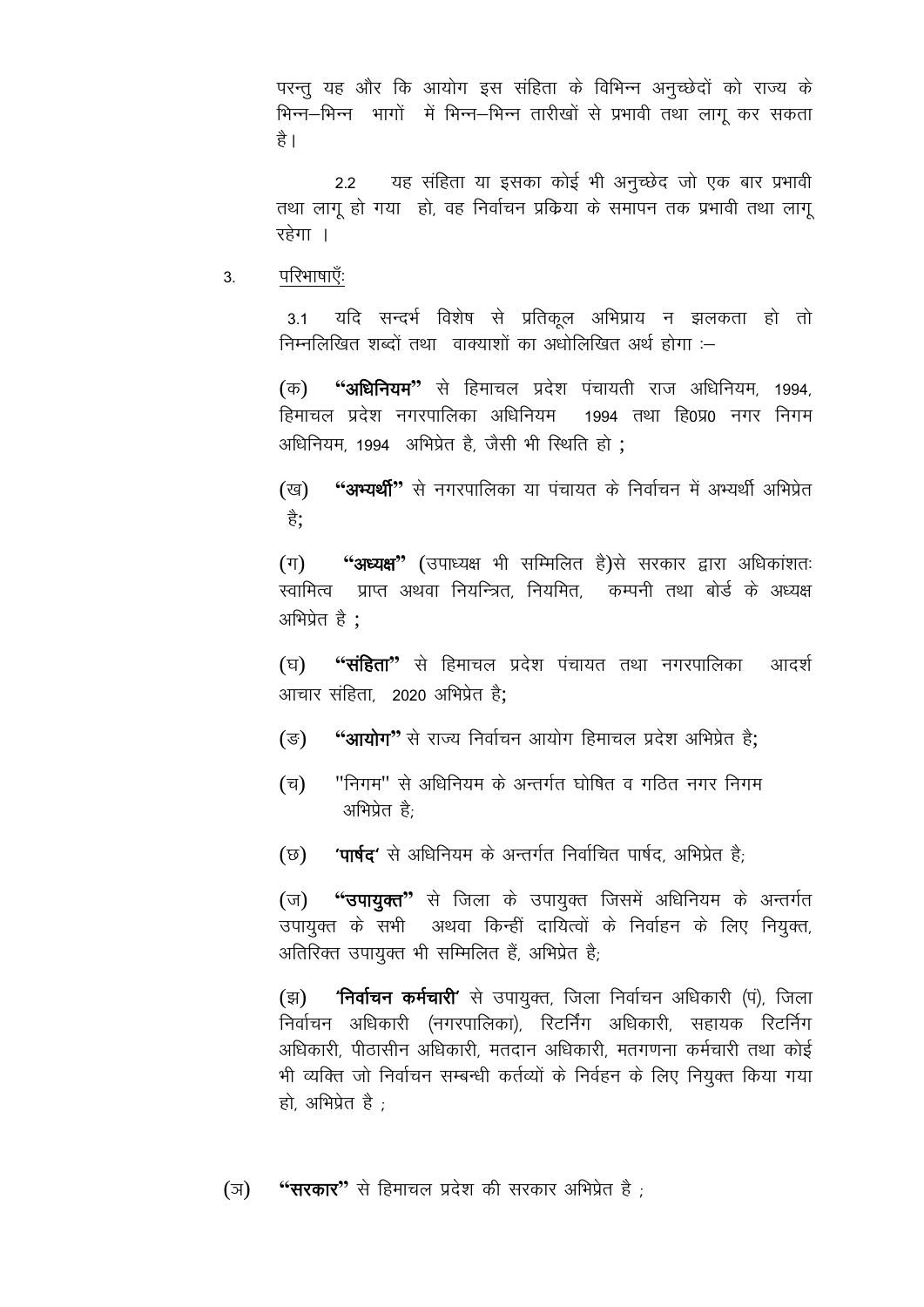- **"महापौर"** से नगर निगम के महापौर जिसमें उपमहापौर भी सम्मिलित है, (ਟ) अभिप्रेत है.
- "प्रचार माध्यम/मिडिया" से सूचना एवं प्रसारण के सभी माध्यम जिनमें प्रिंट (ਰ) मिडिया, इलैक्ट्रानिक मिडिया, सोशल मिडिया तथा सूचना प्रद्यौगिकी के आधुनिक यन्त्र भी सम्मिलित होगे, अभिप्रेत है;
- **'मन्त्री'** से प्रदेश सरकार के मन्त्री, जिसमें मुख्यमन्त्री, राज्य मन्त्री, तथा उप (ड) मन्त्री अभिप्रेत है $\cdot$
- 'नगरपालिका' से स्वशासन की वे संस्थाएं जो हिमाचल प्रदेश नगर पालिका  $(\vec{a})$ अधिनियम, 1994 व हिमाचल प्रदेश नगर निगम अधिनियम, 1994 के अर्न्तगत नगर पंचायत. नगर परिषद एवं नगर निगम जैसी भी स्थिति हो अभिप्रेत है:
- **'पदाधिकारी'** में नगरपालिकाओं के अध्यक्ष तथा उपाध्यक्ष, ग्राम पंचायत के  $(\overline{\mathbb{U}})$ प्रधान तथा उप-प्रधान पंचायतसमिति / जिला परिषद के अध्यक्ष और उपाध्यक्ष तथा नगरपालिका या पंचायत के सदस्य अभिप्रेत है; तथा इसमें नगर निगम के महापौर उप-महापौर व पार्षद भी सम्मिलित है:
- **'पंचायत'** से ग्राम पंचायत जिसमें हिमाचल प्रदेश पंचायती राज अधिनियम,  $(\overline{d})$ 1994 के अर्न्तगत गठित, पंचायत समिति या जिला परिषद जैसी भी स्थिति हो अभिप्रेत है:
- **'संसदीय सचिव'** से राज्य का संसदीय सचिव अभिप्रेत है तथा इसमें मुख्य  $(8)$ संसदीय सचिव भी सम्मिलित है
- 'दल' से ऐसा समूह या व्यक्तियों का संगठन चाहे वह पंजीकृत हो अथवा (द) नही, मान्यता प्राप्त हो अथवा नहीं अभिप्रेत है, जिसमें वह राजनीतिक दल अर्थात भारत के नागरिक व्यक्तियों का समूह सम्मिलित है जो भारत निर्वाचन आयोग के पास पंजीकृत है;
- **'मतदान अधिकारी**' से ऐसा व्यक्ति अभिप्रेत हैं जिसे नगरपालिका या पंचायत  $(\mathbb{F})$ के निर्वाचन करवाने या इस हेतु सहायता करने के लिए नियुक्त किया गया हो -
- **'पीठासीन अधिकारी'** से ऐसा व्यक्ति अभिप्रेत है जिसे नगरपालिका या पंचायत  $(\overline{\mathbf{d}})$ के निर्वाचन हेतू पीठासीन अधिकारी के रूप में नियुक्त किया गया हो इसमें ऐसा मतदान अधिकारी जिसे पीठासीन अधिकारी के कर्तव्यों के सम्पूर्ण या किन्ही निर्वहन के लिए अधिकृत किया गया हो भी अभिप्रेत है
- 'लोक सेवक' में सरकारी कर्मचारी, नगरपालिका या पंचायत अथवा निगमित  $(\overline{q})$ निकाय का कर्मचारी जो सरकार के अधिकांशत: नियन्त्रण या स्वामित्व में हो सम्मिलित है ।
- **'रिटर्निंग अधिकारी'** से वह अधिकारी या कर्मचारी अभिप्रेत है जिसे नगरपालिका (फ) या पंचायत निर्वाचन यथास्थिति के लिए रिटर्निंग अधिकारी के कर्तव्यों के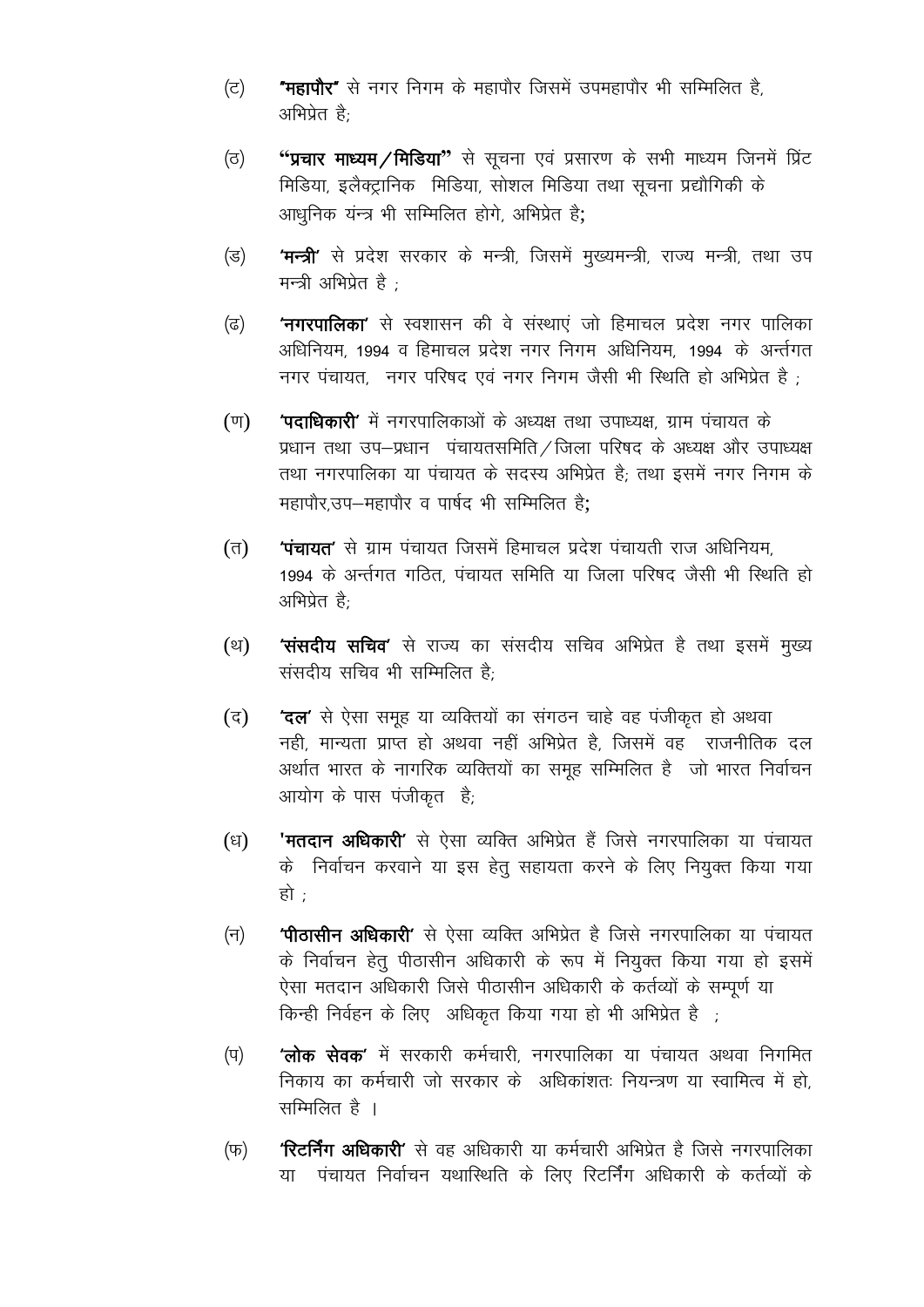निष्पादन के लिए नियुक्त किया गया हो तथा इसमें सहायक रिटर्निंग अधिकारी भी समाहित है जबकि वे नगरपालिका या पंचायत निर्वाचन हेतू रिटर्निंग अधिकारी के कर्तव्यों का निर्वहन कर रहे हों. तथा

- **'राज्य'** से हिमाचल प्रदेश राज्य अभिप्रेत है । (ল)
- जिन शब्दों तथा वाक्यों को यहाँ उपरोक्त में परिभाषित नहीं किया गया है  $3.2$ उनका वही अर्थ होगा जो उनको सम्बन्धित अधिनियम तथा तदाधीन निर्मित नियमों में दिया गया है।

#### प्रचार एवं जन सदभावः- $\overline{4}$ .

- किसी भी दल या अभ्यर्थी को कोई भी ऐसा कृत्य नहीं करना चाहिए जो  $4.1$ किसी धर्म, मुलवंश जाति, मत, समुदाय, भाषा, निवास या लिंग के आधार पर नागरिकों के विभिन्न वर्गों के बीच विचार वैमनस्य को और बढाए या उनमें विद्रेष या तनाव उत्पन्न करें ।
- किसी अभ्यर्थी द्वारा अपने लिए मत प्राप्त करने के लिए अथवा किसी विशिष्ट  $4.2$ अभ्यर्थी को मत न देने के लिए धर्म, मूलवंश, जाति, समुदाय या भाषा के आधार पर अपील नहीं की जानी चाहिए ।
- उपासना स्थलों जैसे मन्दिर, मस्जिद, गिरजा-घर इत्यादि का उपयोग निर्वाचन  $4.3$ प्रचार के लिए नहीं किया जाना चाहिए।
- किसी अभ्यर्थी के व्यक्तिगत जीवन के ऐसे पहलुओं की आलोचना नहीं की 4.4 जानी चाहिए जिनका सम्बन्ध उसके सार्वजनिक जीवन के क्रियाकलापों से न हों और न ही ऐसे आरोप लगाये जाने चाहिए जो अप्रमाणित तथ्यों या घटनाओं पर आधारित हों । दूसरे शब्दों में यद्यपि अभ्यर्थी की राजनैतिक विचारधारा की उचित आलोचना तथा उसके सार्वजनिक आचरण की निंदा की अनुमति तो होगी परन्तु ऐसे तथ्यों के वक्तव्यों से बचा जाए जिनसे किसी व्यक्ति की प्रतिष्ठा आम जनता के बीच कम हो।
- जब किसी राजनैतिक दल की आलोचना की जाए तो वह केवल उसकी  $4.5$ नीतियों तथा कार्यक्रमों पूर्व इतिहास और कार्यों तक ही सीमित रहनी चाहिए तथा अप्रमाणित आरोपों पर अधारित नही होनी चाहिए ।
- किसी भी परिस्थिति में किन्हीं व्यक्तियों की विचारधारा या क्रिया कलापों का 4.6 विरोध करने के उददेश्य से उनके घर के बाहर प्रदर्शन करना, घेराव करना या नारे लगाने जैसा कृत्य का सहारा नही लिया जाएगा ।
- समस्त दलों तथा अभ्यर्थियों को इमानदारी एवं कर्तव्यनिष्ठा से ऐसे सभी कार्यों 47 से परहेज करना चाहिए जो सम्बन्धित अधिनियमों के प्रावधानों के अन्तर्गत भ्रष्ट आचरण और निर्वाचन अपराध माने गऐ हैं । अन्य बातों के साथ-साथ भ्रष्ट आचरण में ये भी समाविष्ट है:-
	- (क) रिश्वत लेने या देने का कार्य;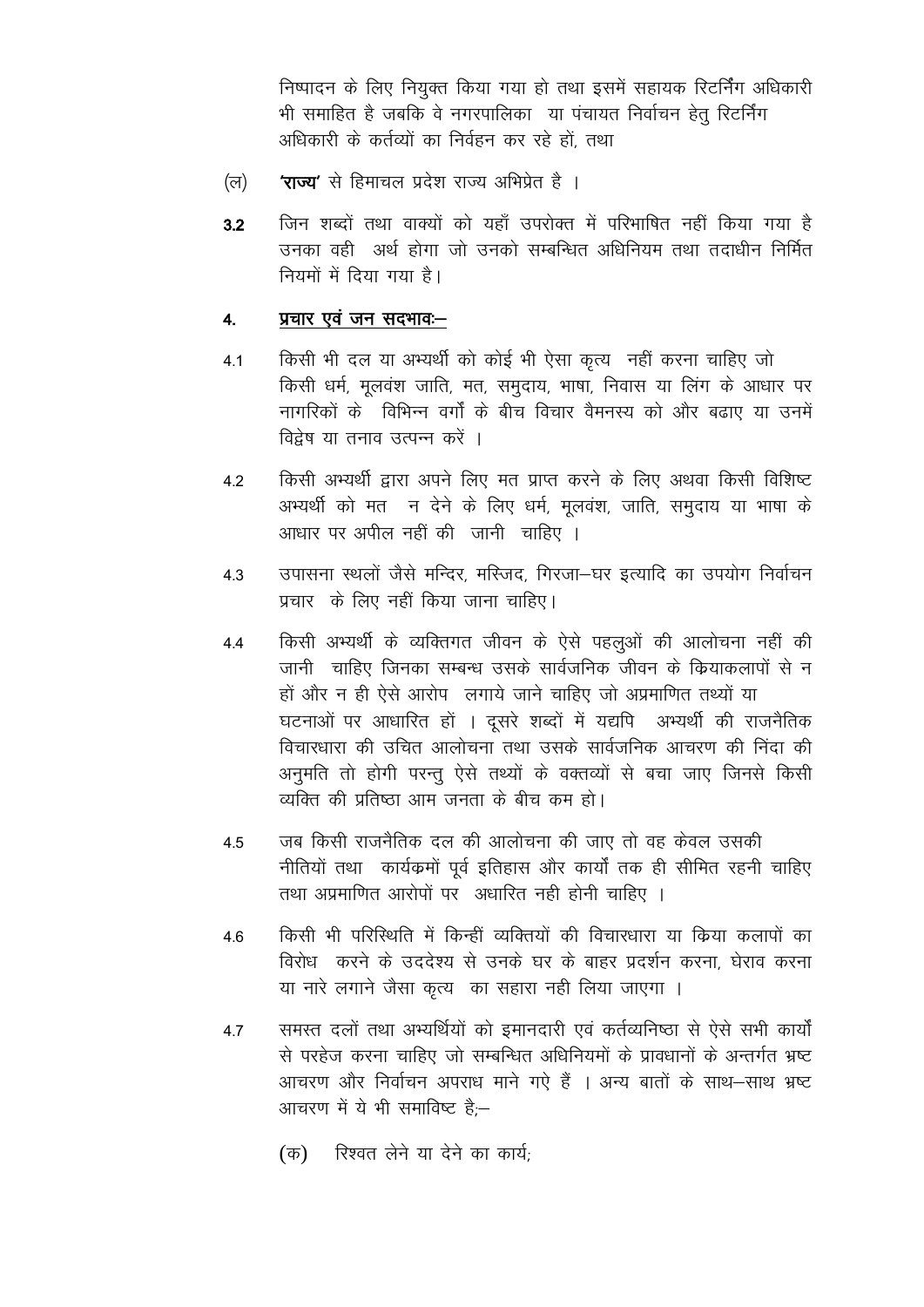- (ख) अनुचित प्रभाव डालना ;
- धर्म, मुलवंश, जाति, सम्प्रदाय भाषा के आधार पर अपील करना ;  $(\pi)$
- नागरिकों के विभिन्न वर्गों के बीच धर्म, मूल वंश, जाति, सम्प्रदाय या (घ) भाषा के आधार पर विद्वेश या शत्रुता पैदा करना या बढाना ;
- $(\vec{s})$ मतदाताओं को मतदान केन्द्र तक लाने या ले जाने के लिए मूप्त वाहन का प्रबन्ध करना :
- केन्द्रीय या राज्य सरकार अथवा किसी स्थानीय संस्थाओं के (च) कर्मचारियों की सहायता प्राप्त करना ।

' भ्रष्ट आचरण ' प्रमाणित होने पर किसी भी अभ्यर्थी को आयोग्य घोषित किया जा सकता है ।

#### पोस्टरों झण्डों, सूचना पत्रों, होर्डिग्स तथा मीडिया आदि : 5.

कोई भी दल या अभ्यर्थी अपने सदस्यों, समर्थकों अथवा अनुयायियों  $5.1$ को किसी निजी या सार्वजनिक सम्पति पर झण्डे लगाने, सूचना-पत्र/पोस्टर चिपकाने या नारे लिखने अथवा पताकाएं लटकाने की तब तक अनुमति नहीं देगा जब तक कि सम्पति के मालिक, प्रबन्धक या काबिज व्यक्ति की अनुमति प्राप्त न कर ली जाए। इसकी अवहेलना पर हि0 प्र0 खुले स्थान (विदरूपिता निवारण) अधिनियम, 1985 के अन्तर्गत कार्रवाई की जा सकती है।

किसी भी अभ्यर्थी या उसके कार्यकर्ताओं द्वारा दूसरे अभ्यर्थी द्वारा  $5.2$ लगाए गए झण्डों या इश्तहारों को हटाया अथवा विरूपित नहीं किया जाना चाहिए ।

किसी भी अभ्यर्थी को निर्वाचन के प्रचाार के दौरान प्लास्टिक से बनी 5.3 निर्वाचन सामग्री का प्रयोग करने की अनुमति नहीं होगी।

सभी अभ्यर्थियों के लिए यह आवश्यक होगा कि वह निर्वाचन परिणाम 5.4 के एक सप्ताह के भीतर अपने पोस्टर / सूचना पत्र तथा झण्डे आदि को हटाएँ तथा नष्ट करें।

किसी भी अभ्यर्थी या दल को प्रदर्शन के दौरान अपने समर्थकों या 5.5 कार्यकर्ताओं को किसी दूसरे अभ्यर्थी या किसी दल के नेता अथवा किसी प्रमुख व्यक्ति का पुतला लेकर चलने या उसे किसी सार्वजनिक स्थान पर जलाने की अनुमति नहीं दी जानी चाहिए ।

कोई भी दल या अभ्यर्थी, सक्षम प्राधिकारी की अनुमति के बिना 5.6 लाउडस्पीकर का प्रयोग नहीं करेगा। लाउड–स्पीकार केवल 9.00 बजे प्रातः से 7.00 बजे सायं अथवा सक्षम प्राधिकारी द्वारा निर्धारित इससे भी कम समय में ही प्रयोग में लाया जा सकेगा ।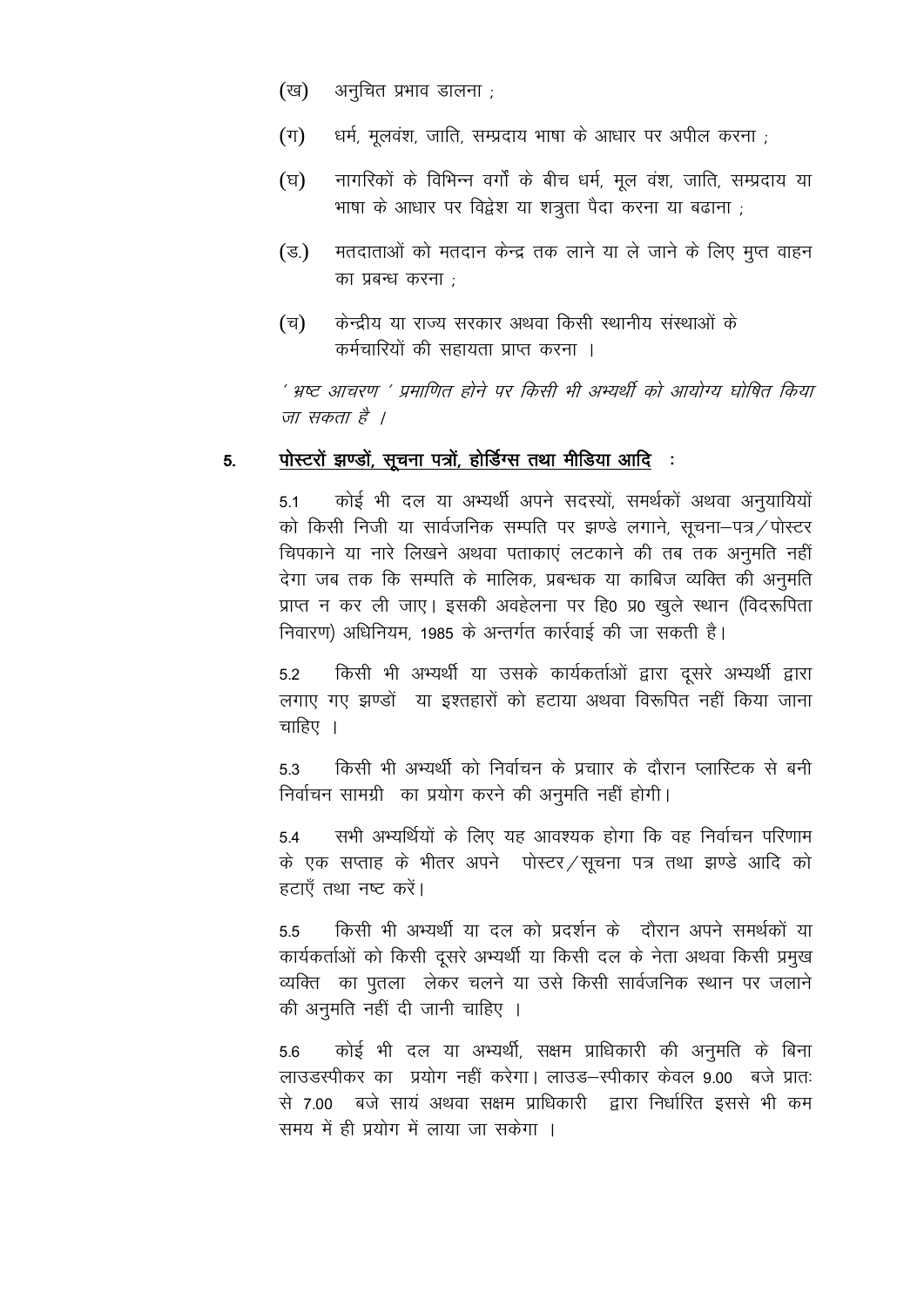निर्वाचन प्रचार हेतू लाऊडस्पीकर तथा ऊँची आवाज वाले किसी भी 5.7 यन्त्र को विद्यालयों तथा अस्पतालों के आस-पास प्रयोग करने की अनुमति नहीं होगी।

सोशल मीडिया या आधुनिक सूचना प्रौद्योगिकि के माध्यम से किसी 5.8 भी प्रकार की आपत्तिजनक सामग्री को परोसने की अनुमति नहीं होगी।

कोई भी अभ्यर्थी प्रिट अथवा इलैक्ट्रानिक मीडिया पर कोई भी ऐसा 5.9 समाचार प्रकाशित नहीं करेगा जो कि Paid news की परिधि में आता है।

कोई भी दल या अभ्यर्थी मुद्रक व प्रकाशक के नाम व पते किए बिना 5.10 कोई भी पोस्टर, पैम्पलैट, पत्रक एवं परिपत्र या विज्ञापन को नहीं छापेगा।

#### बैठकें:--6.

प्रत्येक अभ्यर्थी तथा दल प्रस्तावित सार्वजनिक सभा या प्रदर्शन के 61 समय तथा स्थान के बारे में समय रहते स्थानीय पुलिस को सुचित करेंगे ताकि पुलिस यातायात व कानुन व्यवस्था को नियमित करने हेतु आवश्यक प्रबन्ध कर सकें।

किसी भी अभ्यर्थी या दल द्वारा, सक्षम प्राधिकारी के सूचित किए बिना  $6.2$ अथवा, जहाँ आवश्यक हो सक्षम प्राधिकारी की अनुमति लिए बिना, कोई भी सार्वजनिक सभा या रैली या प्रदर्शन नहीं किया जाना चाहिए । अभ्यर्थी या दल को यह पहले ही सुनिश्चित कर लेना चाहिए कि सम्बन्धित क्षेत्र में कोई निषेधात्मक आदेश अथवा यातायात प्रतिबन्ध सम्बन्धी आदेश तो लागू नहीं है। यह भी सुनिश्चित किया जाए कि किन्ही दो अभ्यर्थियों या दलों के प्रदर्शन अलग-अलग समय, पथ व स्थान पर हों।

किसी प्रतिद्वन्दी अभ्यर्थी या दल की निर्वाचन सभा या प्रदर्शन में 6.3 किसी दूसरे अभ्यर्थी या दल अथवा इस के समर्थकों या कार्यकर्ताओं द्वारा बाधा नहीं पहुचाई जानी चाहिए।

किसी सार्वजनिक स्थान पर निर्वाचन सभा के आयोजन हेतू अनुमति 64 देते समय विभिन्न अभ्यर्थियों या दलों में भेदभाव न किया जाए । यदि एक ही दिन और समय पर, एक से अधिक अभ्यर्थी या दल एक ही जगह पर सभा करने की अनुमति मॉंगे तो उस अभ्यर्थी या दल को अनुमति दी जानी चाहिए जिसने सबसे पहले आवेदन पत्र दिया हो । अन्य अभ्यर्थियों या दलों को सभा करने की अनुमति उसी कम में दी जाए जिस कम में उन्होंने आवेदन दिए हों तथा उन्हें किसी अन्य स्थल या समय पर सभा करने का परामर्श दिया जाना चाहिए।

सामान्यतः निर्वाचनों के दौरान आयोजित की जाने वाली सभी सभायें  $6.5$ निर्वाचन सभायें मानी जाएँगी तथा उन पर कोई भी सरकारी व स्थानीय निकायों का पैसा व्यय न किया जाए।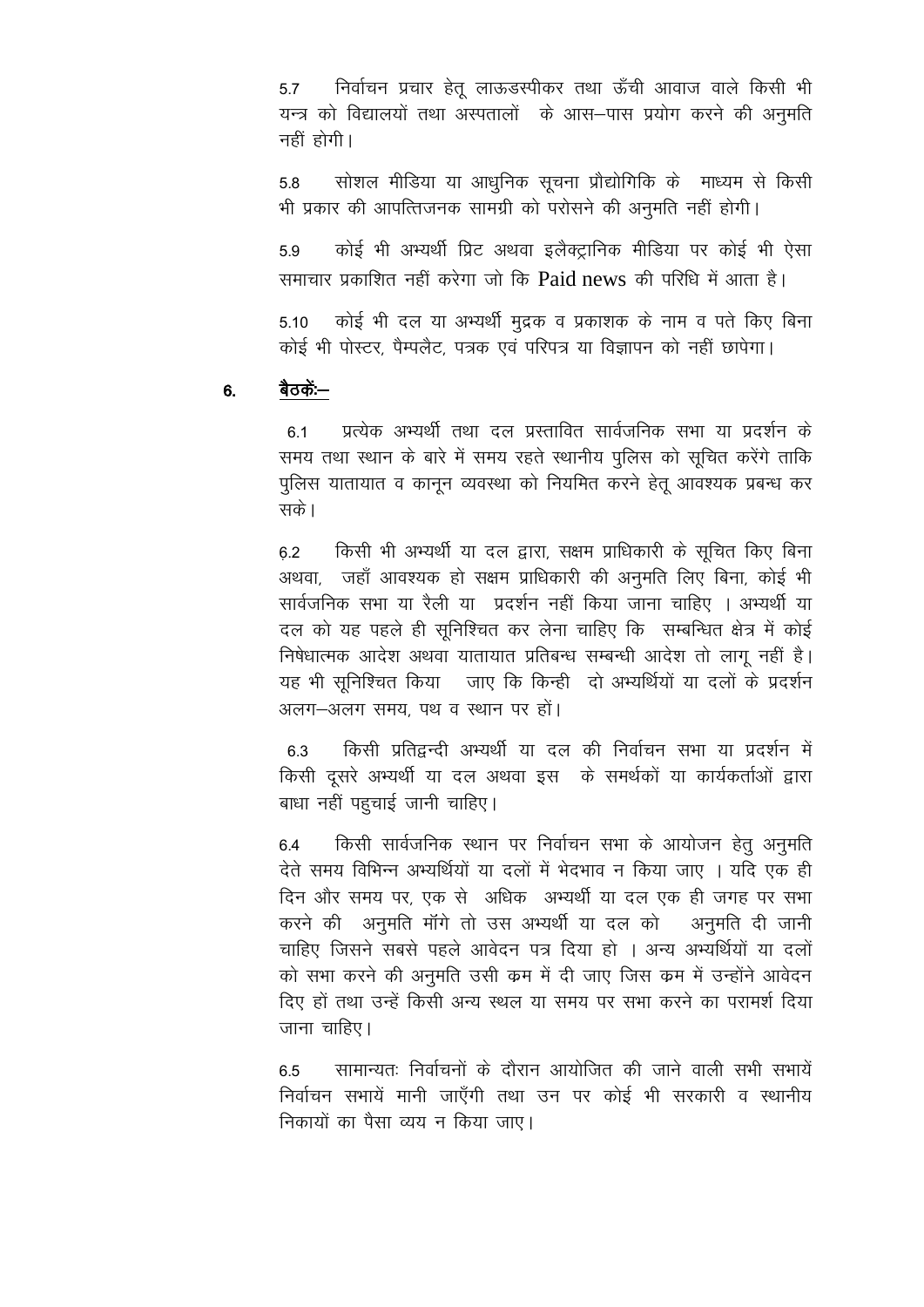जुलूस इस तरह से व्यस्थित किए जाए कि यह सड़क के अधिकतम 6.6 दाई ओर रहे तथा मौके पर तैनात पुलिस के निर्देशा तथा परामर्शो का कड़ाई से अनुपालन किया जाएं।

आयोजक अग्रिम रूप से ही इस तरह के कदम उठाएगें कि जुलूस  $6.7$ के निकलने से यातायात में कोई बाधा या रूकावट न हो। यदि जनसमूह बहुत बड़ा हो तो इसे उपयुक्त लम्बाई के खण्डों में आयोजित किया जाए।

राजनीतिक दल या अभ्यर्थी जुलूस में शामिल लोगो को नियन्त्रित करने 6.8 के लिए अधिकतम सम्भव प्रयास करें ताकि प्रर्दशनकारियों द्वारा ली गयी वस्तुओं का विशेषतया अति उत्साह की स्थिति में अवांछनीय तत्व दुरूपयोग न कर सके।

#### कर्मचारियों का सहयोग:- $\overline{7}$

प्रत्येक अभ्यर्थियों तथा दल को शान्ति पूर्वक सुव्यवस्थित निर्वाचन  $7.1$ करवाने के लिए निर्वाचन कर्मचारियों तथा कानून एवं व्यवस्था बनाए रखने हेतू नियुक्त कर्मियों के साथ सहयोग करना चाहिए ताकि निर्वाचन से पूर्व, निर्वाचन के समय तथा निर्वाचन के बाद उचित वातावरण बना रहे ।

मतदान कर्मचारियों का अभ्यर्थीयों या उनके सगे सम्बन्धियों के घर पर 72 नहीं ठहरना चाहिए अथवा उससे कोई सुविधा प्राप्त नहीं करनी चाहिए। उनको अभ्यर्थीयों अथवा उनके सम्बन्धियों से किसी भी प्रकार का शिष्टाचार प्रस्ताव स्वीकार नहीं करना चाहिए।

स्पष्टीकरण:-- 'निर्वाचन के समय' से 'निर्वाचन कार्यक्रम घोषित किए जाने से चुनाव परिणाम घोषित होने तक की अवधि', अभिप्रेत होगी।

#### निर्वाचन व्यय : 8.

8.1 निम्नलिखित पदों के लिए अभ्यर्थी, निर्वाचन हेत् सम्बन्धित नियमों के अन्तर्गत निर्धारित सीमा से अधिक व्यय नहीं करेगा :--

- 1) सदस्य जिला परिषद  $-1.00.000$
- 2) पार्षद नगर निगम  $-1,00,000$
- 2) सदस्य नगर परिषद  $-75,000$
- 3) सदस्य नगर पंचायत  $-50,000$

ऐसा प्रत्येक अभ्यर्थी निर्धारित प्ररूप पर प्रतिदिन के व्यय का लेखा  $8.2$ रखेगें तथा निर्वाचन प्रकिया के दौरान राज्य निर्वाचन आयोग द्वारा प्राधिकृत अधिकारी अथवा रिटर्निंग अधिकारी / सहायक रिटर्निंग अधिकारी द्वारा मांगे जाने पर निरीक्षण हेतू प्रस्तुत करना होगा।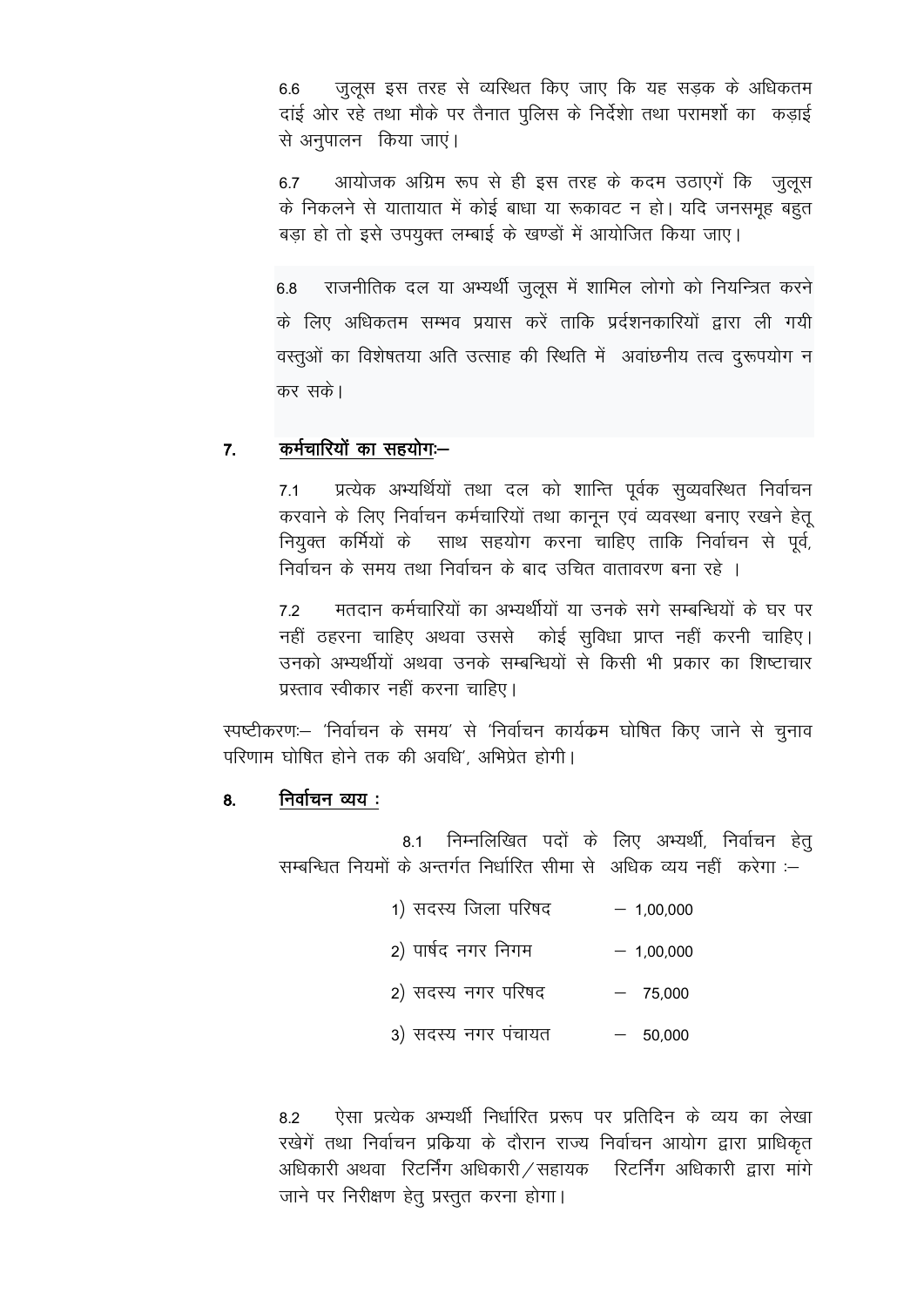ऐसा प्रत्येक अभ्यर्थी निर्वाचन परिणाम की घोषणा के 30 दिन के भीतर 83 सम्बन्धित नियमों के अन्तर्गत निर्वाचन व्यय का सही लेखा निर्धारित फार्म पर निर्धारित प्राधिकारी को प्रस्तत करेगा ।

#### सरकारी तंन्त्र :–  $9<sub>1</sub>$

(क) सरकारी कर्मियों को निर्वाचन के दौरान पर्णतः तटस्थ एवं निष्पक्ष रहना  $9.1$ चाहिए

(ख) उन्हें किसी भी प्रकार के निर्वाचन, प्रचार अथवा किसी भी अभ्यर्थी या दल के पक्ष अथवा विपक्ष में कोई भी कृत्य अथवा कार्य नहीं करना चाहिए।

- यदि किसी सरकारी कर्मचारी के परिवार का कोई सदस्य निर्वाचन में अभ्यर्थी  $9.2$ है तो सरकारी कर्मचारी निर्वाचन प्रक्रिया सम्मन्न होने तक अपने मुख्यावास को छोड़ कर अवकाश पर नहीं जाएँगे।
- कोई भी सरकारी कर्मचारी किसी निर्वाचन सभा का आयोजन, सम्बोधन, 9.3 वित्तीय प्रायोजन नहीं करेगा अथवा किसी सभा बैठक या कार्यक्रम में भाग नहीं लेगा । यह प्रावधान सरकारी कर्तव्यों के निर्वहन हेत नियक्त कर्मियों तथा सार्वजनिक व्यवस्था तथा यातायात व्यवस्था हेतू नियुक्त कर्मियों पर लागू नहीं होगा ।
- कोई भी सरकारी कर्मचारी किसी मन्त्री / संसदीय सचिव / सांसद विधायक 9.4 अध्यक्ष) के साथ निर्वाचन दौरे के समय नही जाएगा तथा किसी निजी मकान पर आयोजित किसी कार्यक्रम में भाग नही लेगा।
- विश्रामगृहों, विश्राम भवनों तथा अन्य सरकारी आवास सुविधा का उपयोग सभी 9.5 अभ्यर्थियों तथा दलों को उन्हीं शर्तो पर करने दिया जाना चाहिए जिन शर्तों पर उनका उपयोग सत्ताधारी दल को करने की अनुमति दी जाती है। सामान्यतः इनके उपयोग की अनुमति अल्प अवधि के लिए तथा पहले-आये -पहले-पाये के आधार पर ही दी जानी चाहिए तथा किसी को भी इस सुविधा पर एकाधिकार की अनुमति न दी जाए। किसी भी अभ्यर्थी या दल को ऐसे भवन या उसके परिसर का उपयोग निर्वाचन प्रचार /निर्वाचन सम्बन्धी सामग्री को भण्डारण करने की अनुमति नहीं दी जानी चाहिए।
- सताधारी दल हेत:  $10<sub>1</sub>$
- पंचायती राज संस्थाओं व शहरी निकायों के निर्वाचन के दौरान कोई भी  $10.1$ सरकारी या सार्वजनिक संस्थान या सहकारी सभाओं या अन्य संस्थान, जो सरकार से अनुदान प्राप्त कर रहे हों द्वारा किसी मन्त्री / संसदीय सचिव / अध्यक्ष / उपाध्यक्ष / सांसद / विधायक गण को कोई भी सरकारी वाहन या अन्य सुविधा उपलब्ध नहीं करवायी जाएगी । यदि निर्वाचन के दौरान वह उस क्षेत्र का दौरा करें जहाँ निर्वाचन हो रहे हों तो ऐसा दौरा चुनाव सम्बन्धी दौरा माना जाएगा तथा उसमें सुरक्षा के लिए तैनात कर्मचारियों, कानून व्यवस्था तथा यातायात प्रवन्ध में संलग्न कर्मचारियों को छोड़ कर, अन्य कोई भी सरकारी कर्मचारी सम्मिलित नहीं होगा ।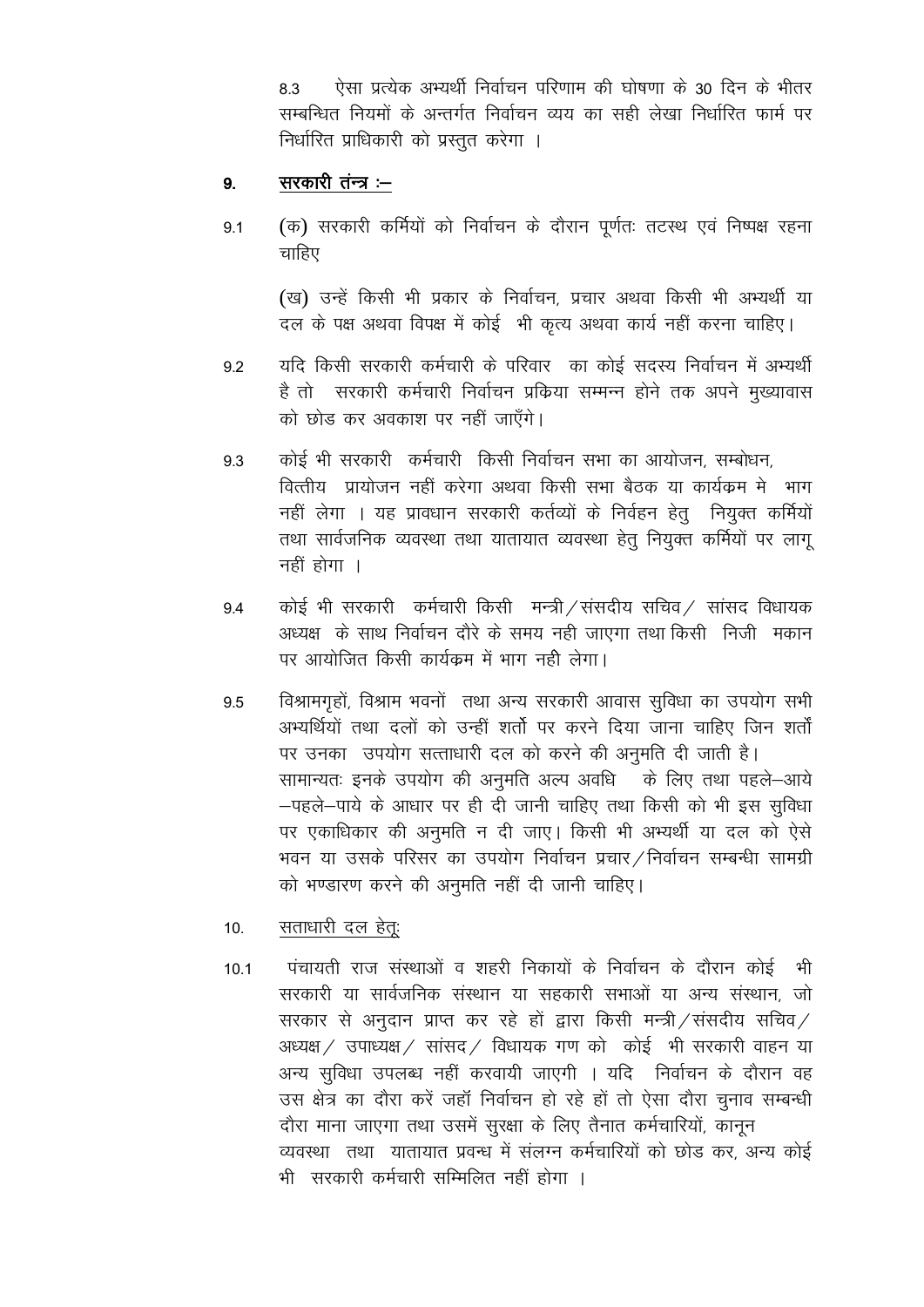किसी मन्त्री  $\angle$ संसदीय सचिव $\angle$  अध्यक्ष $\angle$ सांसद  $\angle$ विधायक को अपने  $10.2$ सरकारी दौरों को चुनाव प्रचार के कार्यों से नही जोडना चाहिए और न ही सरकारी तन्त्र तथा कर्मियों अथवा सरकारी वाहनों सहित अन्य सरकारी साधनों का उपयोग किसी अभ्यर्थी के हितों को लाभ पहुँचाने की मंशा से करना चाहिए ।

सत्ताधारी दल द्वारा नियम निष्ठा पूर्वक अपने दलीय हितों तथा उपलब्धियों का  $10.3$ प्रचार करने के लिए निर्वाचन के दौरान समाचार पत्रों तथा अन्य प्रचार माध्यमों से. सरकारी खर्चे पर ऐसे विज्ञापन / होर्डिंग जारी नहीं किए जाने चाहिए ।

#### लाभ पंहुचाना अथवा प्रदान करनाः  $11.$

- जिन क्षेत्रों मे निर्वाचन का कार्यक्रम तय है उनमें राज्य सरकार, मन्त्री /  $111$ संसदीय सचिव $\sqrt{3}$ अध्यक्ष / सांसद / विधायक / मेयर/डिप्टी मेयर/ पार्षद / नगरपालिकाऐं तथा पंचायतो के पदाधिकारी और अन्य प्राधिकारी:--
- कोई भी वित्तीय अनुदान स्वीकृत या उपलब्ध नहीं करवाएगें, (क)
- किसी भी नई योजना की घोषणा नहीं करेंगे: (ख)
- किसी भी योजना या परियोजना की स्वीकृती या घोषणा या वादा नहीं करेंगे  $(\pi)$
- $(\overline{z})$ किसी भी नई योजना अथवा परियोजना का उदघाटन या शिलान्यास, सडक के निर्माण,जल आपूर्ति योजना या अन्य सार्वजनिक सुविधा का वचन नहीं देंगे।
- निर्वाचन प्रक्रिया सम्पन्न होने तक कोई भी नया कार्य प्रारम्भ नहीं करेंगे। (ड)
- (च) निर्वाचन प्रक्रिया में किसी भी तरह की निविदाएँ सुनिश्चित नहीं की जाएँगी।
- किसी भी तरह की नियुक्ति नहीं की जाएगी जिसमें नियमित, तदर्थ, अनुबन्ध, (छ) दैनिक वेतन भोगी आधार पर नियुक्तियाँ भी सम्मिलित है;
- सार्वजनिक निधियों से सहायता हेतु नए लाभार्थियों का चयन नहीं करेंगे ;  $(\overline{v})$
- कर्मचारियों के स्थानान्तरण या पदोन्नति नहीं करेंगे। (झ)

#### संगठनात्मक यथा स्थितिः- $12.1$

12.1 पंचायतों तथा नगरपालिकाओं की संरचना, वर्गीकरण या क्षेत्र आदि में कोई भी परिवर्तन आयोग द्वारा इस खण्ड को लागू करने की अधिसूचना से निर्वाचन की प्रक्रिया समाप्त होने तक नही किया जा सकेगा।

#### <u>मतदान से पूर्व, दौरान तथा बाद में--</u> 13.

13.1 कोई भी अभ्यर्थी अथवा दल मतदान की समाप्ति के लिए निर्धारित समय से 48 घण्टे पर्व तक कोई प्रदर्शन या सार्वजनिक सभा नहीं करेगा ।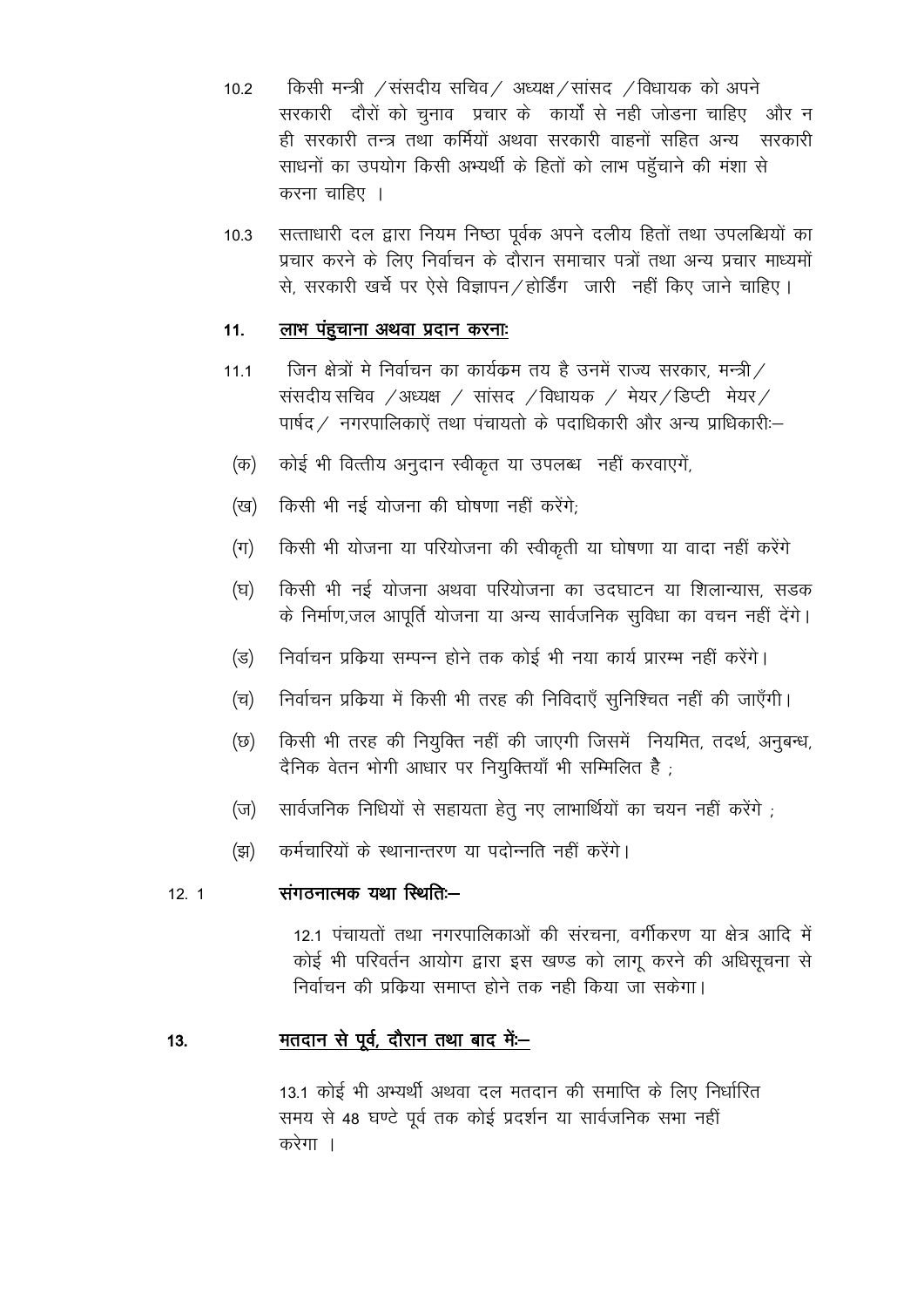मतदाताओं को दी जाने वाली पहचान-पर्चियॉ सादे (सफेद) कागज  $13.2$ पर होनी चाहिए तथा उन पर किसी अभ्यर्थी का नाम अथवा चुनाव चिन्ह नहीं होना चाहिए । पर्ची पर केवल मतदाता का नाम, उसके पिता  $\neq$  पति का नाम, वार्ड संख्या , मतदान केन्द्र संख्या तथा निर्वाचन नामावाली में उसकी कम संख्या ही लिखी जानी चाहिए ।

किसी अभ्यर्थी या मतदाता या प्राधिकृत अभिकर्ता के अतिरिक्त कोई  $13.3$ भी व्यक्ति मतदान केन्द्र या मतगणना केन्द्र में राज्य निर्वाचन आयोग जिला निर्वाचन अधिकारी अथवा रिटर्निग अधिकारी द्वारा दिए गए अनुमति पत्र (पास) के बिना मतदान केन्द्र या मतगणना केन्द्र में प्रवेश नहीं करेगा ।

किसी भी अभ्यर्थी का शिविर, मतदान केन्द्र से 100 मीटर के अन्दर 13.4 स्थापित नहीं होना चाहिए । यदि कहीं एक ही परिसर में एक से अधिक मतदान केन्द्र स्थापित हों, तो ऐसे मतदान केन्द्र के समूहों के लिए भी एक अभ्यर्थी का ऐसे परिसर से 100 मीटर की दूरी के बाहर एक ही शिविर होना चाहिए ।

कोई भी व्यक्ति  $13.5$ 

(क) मतदान केन्द्र के भीतर अथवा प्रवेश–द्वारा के समीप अथवा किसी निकट के सार्वजनिक या निजी स्थान पर लाउड–स्पीकर या मैगाफोन का प्रयोग नहीं करेगा

(ख) मतदान केन्द्र के अन्दर वया समीप उच्चश्रृखल अथवा ऐसा व्यवहार नहीं करेगा जिससे डयूटी पर तैनात मतदान अधिकारियों के कार्य में विघ्न पडे।

कोई भी व्यक्ति शारीरिक बल अथवा अन्य किसी प्रकार के बल का  $136$ प्रयोग करके) किसी मतदाता कोअपना मत डालने अथवा मतदान केन्द्र के अन्दर जाने से नहीं रोकेगा।

 $13.7$ ऐसा कोई भी व्यक्ति हो, जो निर्वाचन कर्मियों के विधि–सम्मत निर्देशों का पालन नही करता, पुलिस द्वारा मतदान केन्द्र से बाहर निकाला जा सकता है ।

यदि कोई व्यक्ति छल-पूर्वक या बल-पूर्वक, मतपत्रों को मतदान  $13.8$ केन्द्र से बाहर लेजाता है तो उसके विरूद्व कार्यवाई की जाएगी।

13.9 कोई भी अभ्यर्थी शिविर व मतदान केन्द्र के समीप अनावश्यक भीड एकत्र करने की अनुमति नहीं देगा ताकि पार्टियो और उम्मीदवार के कार्यकर्ताओं और उनके प्रति सहानुभूति रखनें वालों लोगों के मध्य टकराव या तनाव की स्थिति से बचा जा सकें तथा सुनिश्चित करेगा कि उसका शिविर साधारण हो। वंहा पर किसी प्रकार के पोस्टर, झण्डे चुनाव चिन्ह व अन्य प्रचार